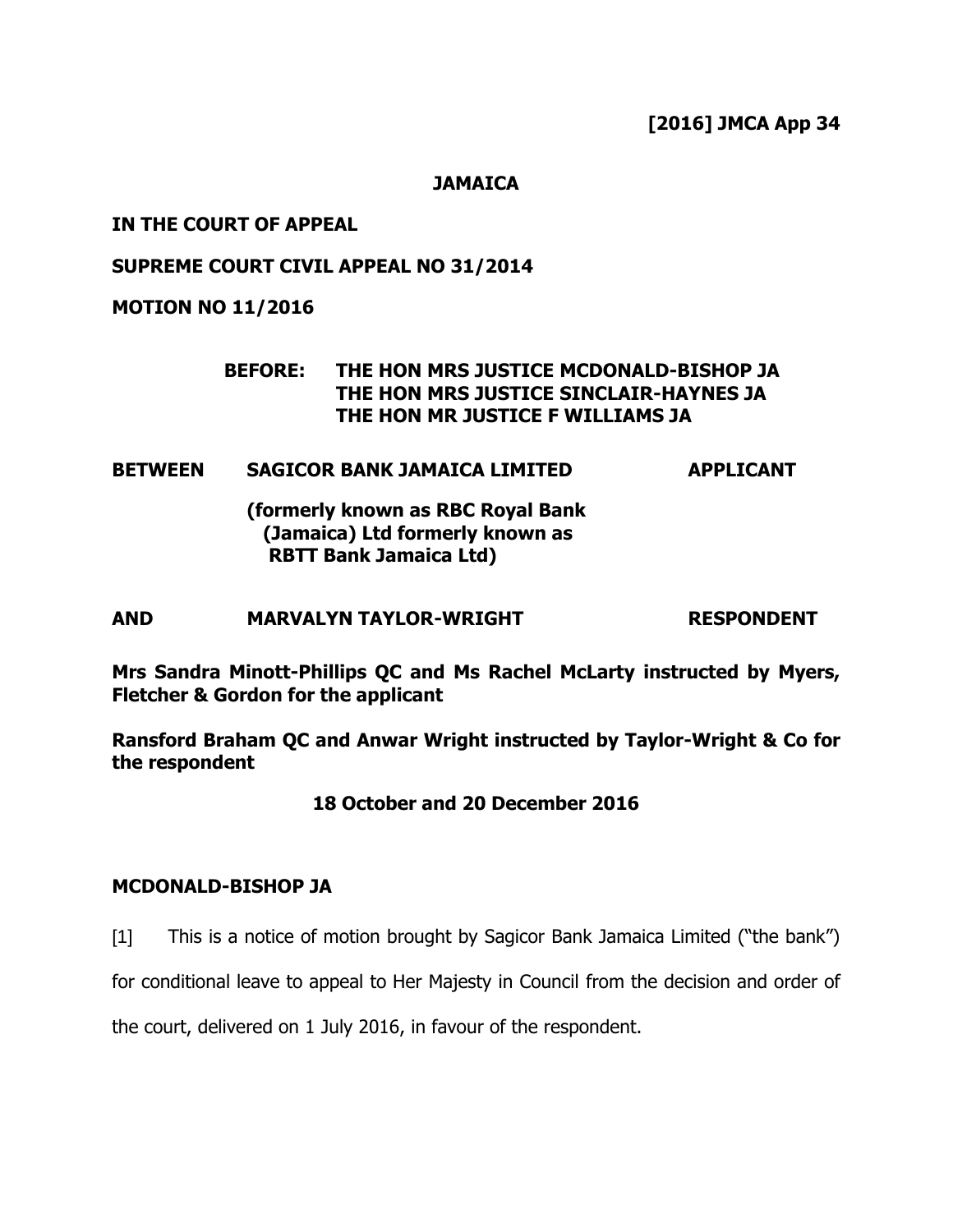[2] The motion is brought pursuant to section 3 of the Jamaica (Procedure in Appeals to Privy Council) Order in Council 1962, and section 110(2)(a) of the Constitution of Jamaica ("the Constitution"). The bank has submitted two grounds in support of the motion. They are as follows:

> "1. The question involved in the appeal is a decision in a civil proceeding that, by reason of its great general or public importance or otherwise, ought to be submitted to Her Majesty in Council.

> 2. Section 110(2)(a) of the Constitution of Jamaica provides that an appeal shall lie from decisions of the Court of Appeal to Her Majesty in Council with the leave of the Court of Appeal where, in its opinion, the question involved in the appeal falls within ground 1 above."

[3] The notice of motion is supported by affidavits of Andrew Foreman, sworn to on 15 July 2016, and of Rachel McLarty, sworn to on 10 and 18 October 2016.

[4] The respondent strongly opposes the motion, and relies on her affidavit sworn to on 21 July 2016. She contends that the proposed appeal to Her Majesty in Council entails no question of great general or public importance or otherwise, and the motion should therefore be refused.

[5] The primary issue which arises on this application, therefore, is whether the criterion of "great general or public importance or otherwise" has been established by the bank, for conditional leave to be granted for an appeal to Her Majesty in Council.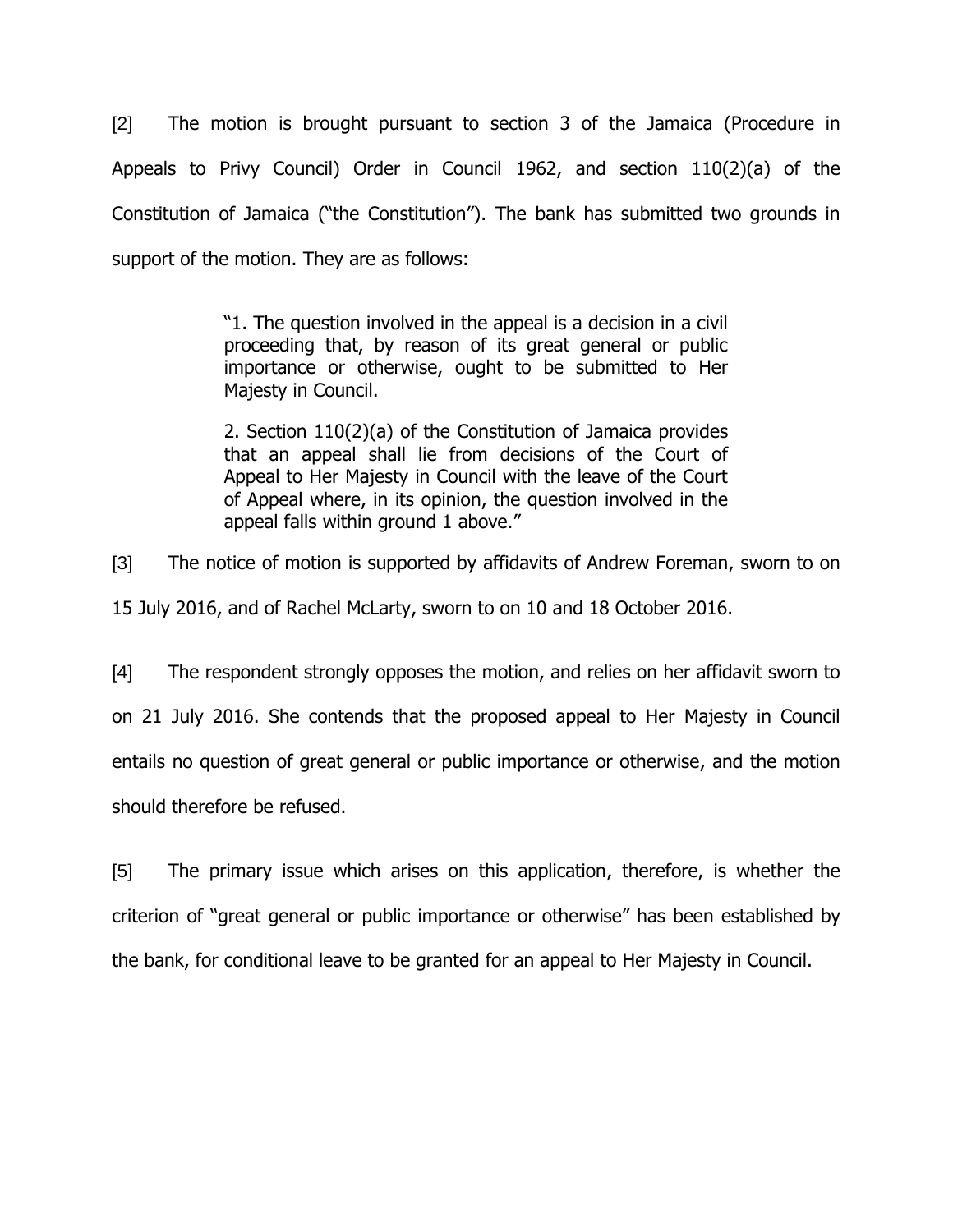#### **The factual background**

[6] The claim brought by the bank against the respondent in the Supreme Court has its genesis in an agreement between the bank and the respondent entered into in or around July 2007, by which the bank loaned to the respondent the sum of \$21,760,000.00 with interest. The bank contended that in pursuance of the agreement, the respondent had signed a promissory note on 27 July 2007 ("the 27 July promissory note") which was witnessed by one, Roosevelt Gillett-Chambers, manager at the Duke Street branch of the bank.

[7] The respondent, in her amended defence, admitted to having signed a promissory note for a loan in the sum of \$21,760,000.00 plus interest from the bank, but contends that it was done on 20 July 2007 ("the 20 July promissory note") and not on 27 July as contended by the bank. She further asserted that the 20 July promissory note was witnessed by Mr Wilton South of the Mandeville branch of the bank. She also stated that in addition to the 20 July promissory note, she signed an offer letter as well as provided residential property, situated at Wireless Station Road, Stony Hill in the parish of Saint Andrew, and commercial property, situated at Duke Street in the parish of Kingston, as security for the money advanced to her.

[8] The respondent's contention therefore was that she had not signed, issued or delivered to the bank the 27 July promissory note on which it was relying to enforce the loan agreement. She alleged that that promissory note was forged. She also contended that she owes no liability under the 20 July promissory note since it was incomplete as it did not contain any agreed interest rate and that the loan had been disbursed on 27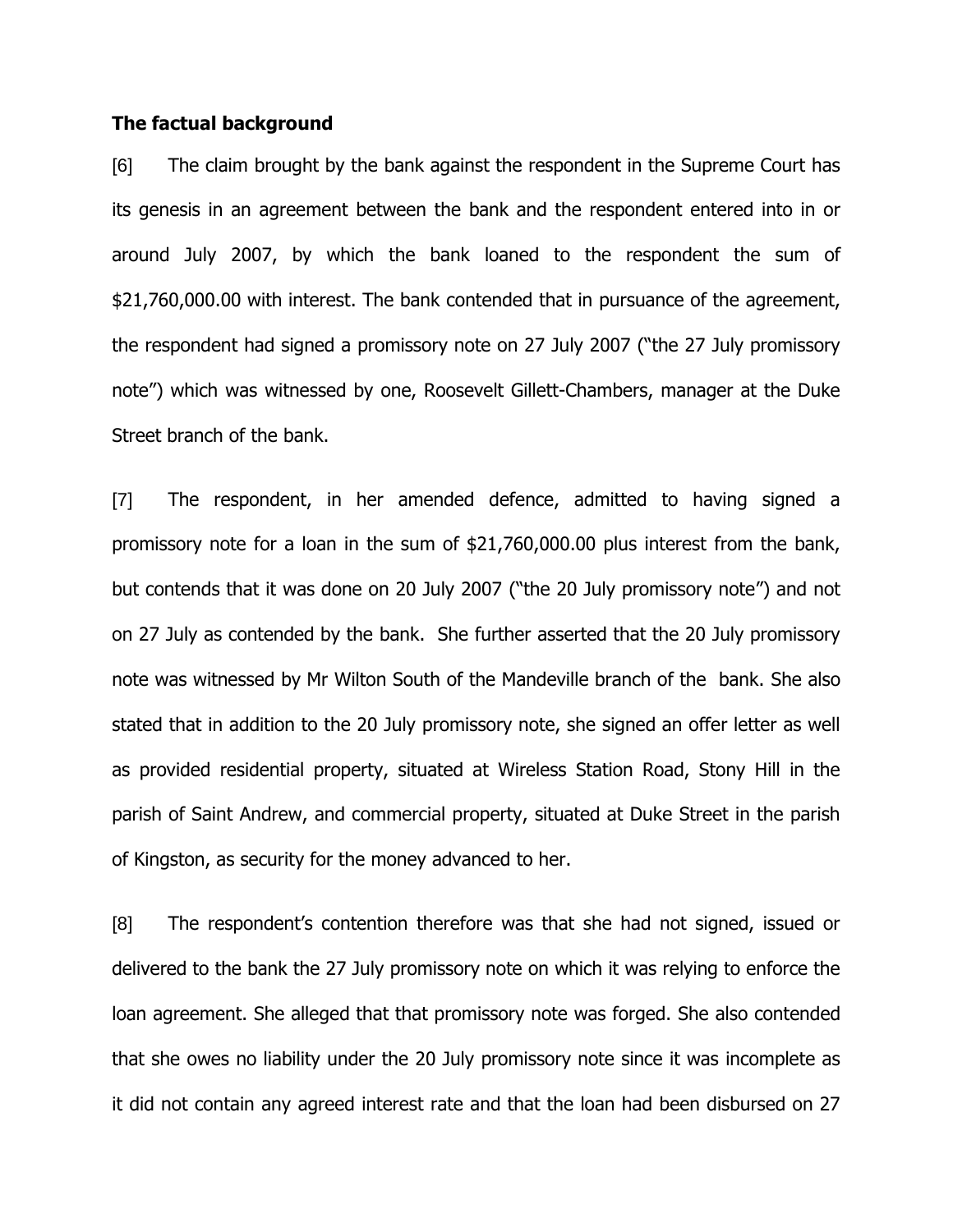July 2007, which was not contemporaneous with the date of the signing of the 20 July promissory note on. In effect, the respondent denied the validity of the two promissory notes as proper bases on which the bank could enforce the loan agreement.

#### **The Supreme Court proceedings**

[9] On 8 March 2011, the bank commenced proceedings against the respondent to recover the money allegedly owed on the loan plus interest, amounting to \$31,662,395.26, as well as for money owed on credit cards with interest, fees, costs and expenses to the date of payment. The respondent subsequently paid all claims except for the money the bank alleged was owed on the loan.

[10] On 8 May 2012, the bank filed a notice of application for summary judgment with respect to the unpaid loan by the respondent, for the sum of \$31,650,395.26. The basis of the application for summary judgment was that the respondent had no real prospect of successfully defending the claim, she having admitted to borrowing monies from the bank as well as executing a genuine promissory note (the 20 July promissory note) in favour of the bank in the sum of \$21,760,000.00 plus interest.

[11] The application was heard and granted by Sykes J, who, in applying the principles set out in **Swain v Hillman** [2001] 2 ALL ER 91 and **ED&F Man Liquid Products Ltd v Patel & Anr** [2003] EWCA Civ 472, found that the promissory note was not essential to the bank's claim for payment. He stated:

> "So I am not making any pronouncement now as to whether or not there was forgery, or no forgery, because that is not my function here. But let us go on the favourable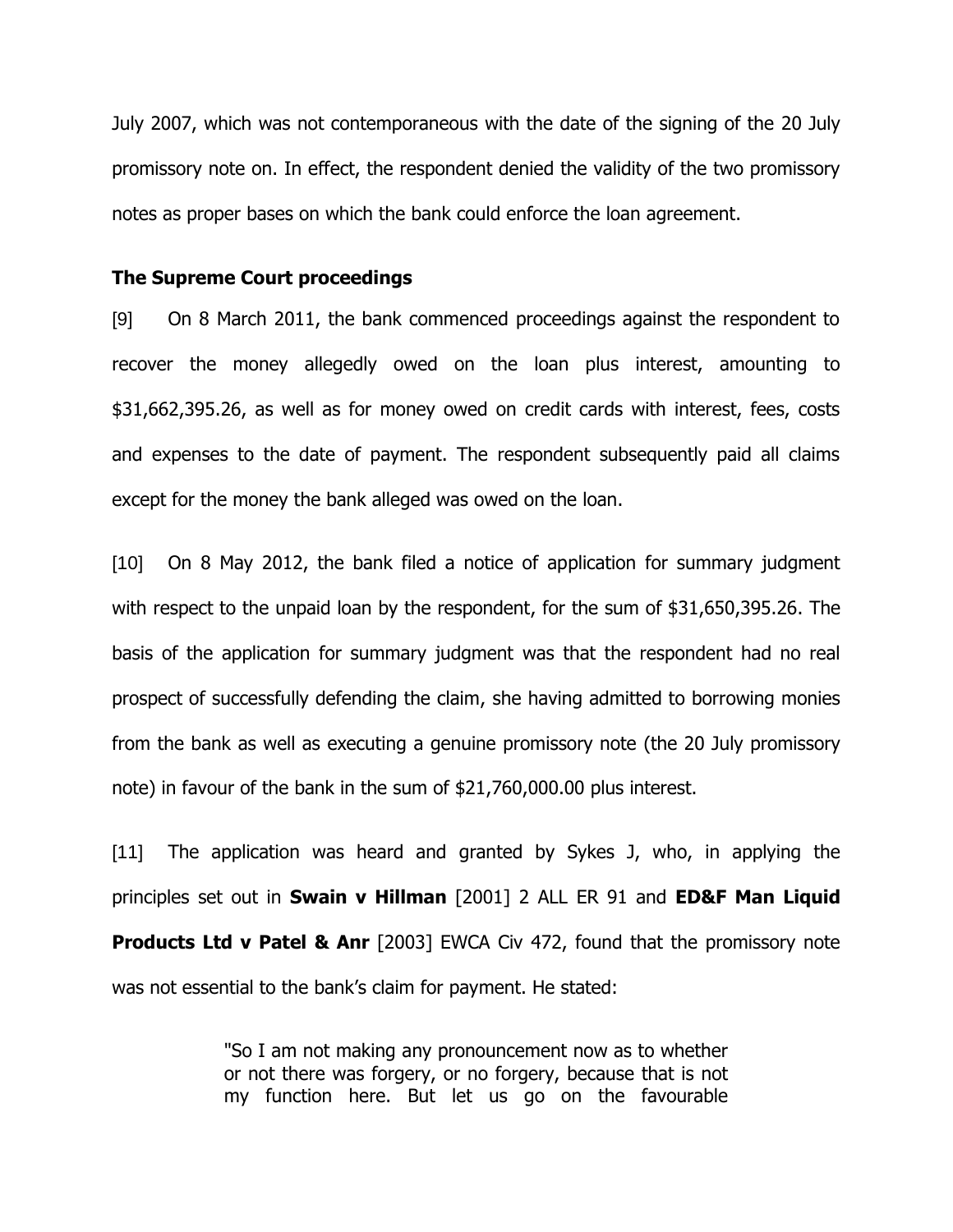assumption to the [respondent] that there was some kind of forgery or some kind of irregularity. In the circumstances of this case, as pleaded by both parties, and as the contest has developed, the documentation in relation to which the dispute has arisen, namely the promissory note exhibited by the bank, is not an essential part of the bank's claim or, put another way, the bank can still establish its claim without that document. And, in light of the fact that there is really no denial that the loan was made, and there is no assertion by the [respondent] that all the monies have been paid back, what you have now is a problem of arithmetic."

[12] The respondent appealed against that decision. The appeal was allowed and the

matter was remitted to the Supreme Court to be heard by a different judge. Phillips JA,

with whom the other members of the court agreed, dealt exhaustively with the grounds

of appeal and, at paragraphs [78] and [79] of the judgment, she provided a useful

synopsis of the court's overall conclusion in disposing of the appeal in these terms:

"[78] Without hearing all the evidence and on the pleadings as existed, it is evident that the learned judge's approach in granting an order for summary judgment and his assessment of the respondent"s prospects of success was palpably wrong.

[79] The issues surrounding whether the appellant signed the 27 July promissory note and whether it was forged or was ratified require investigation and cannot be a basis for summary judgment. The learned judge placed reliance on documents outside the respondent's particulars of claim and reply without regard to the applicable law on bills of exchange and without an amendment to the particulars of claim. In those circumstances, the learned judge was wrong in the exercise of his discretion to grant summary judgment and so it ought to be set aside with costs to the [respondent]. The issues which arise on the disputed facts in this case must be subject to a trial."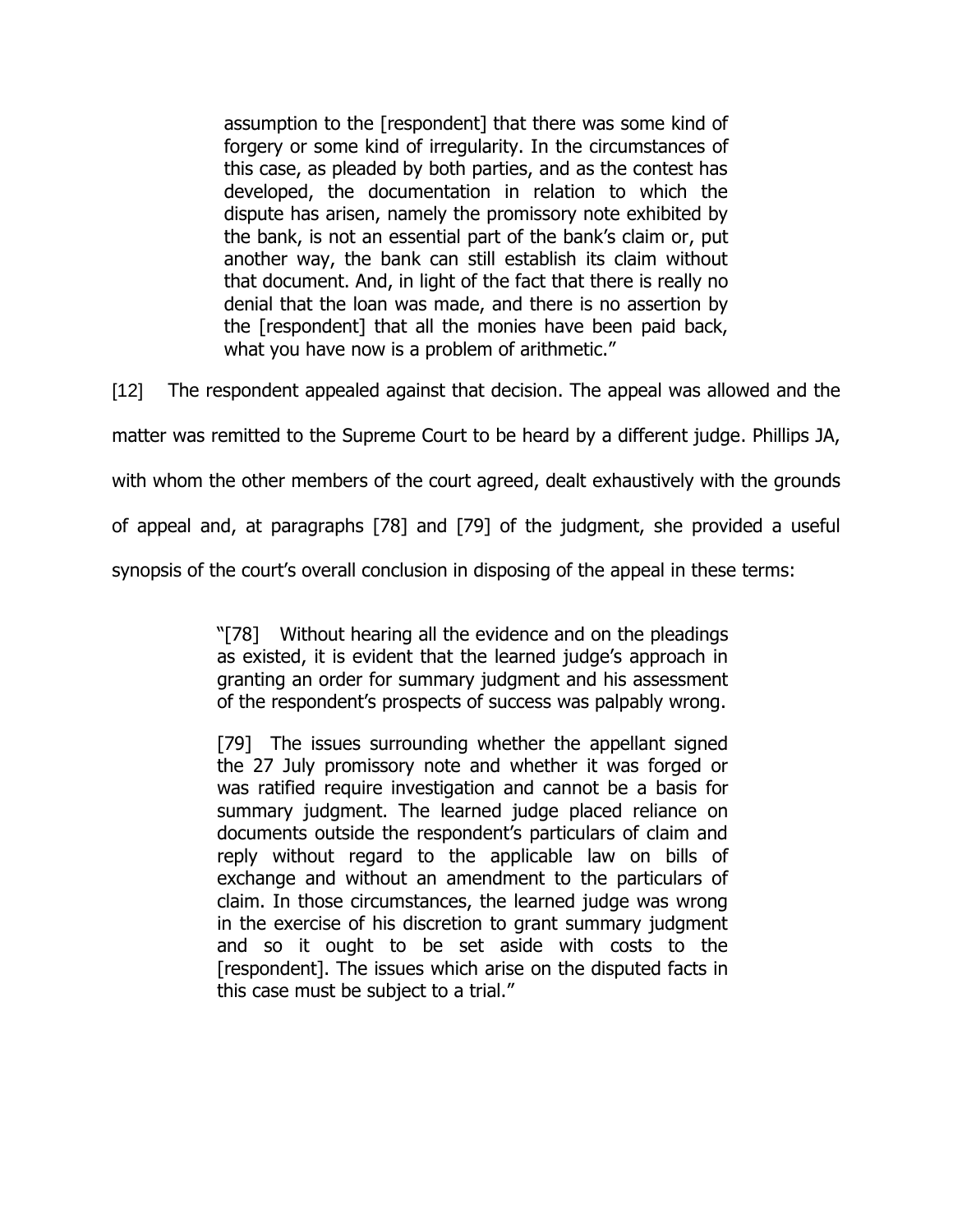# **The legal and factual bases for the motion**

[13] By way of reminder, the relevant provision of the Constitution, which is engaged

in the consideration of this motion, is section  $110(2)(a)$ , which provides:

"(2) An appeal shall lie from decisions of the Court of Appeal to Her Majesty in Council with the leave of the Court of Appeal in the following cases –

> (a) where in the opinion of the Court of Appeal the question involved in the appeal is one that, by reason of its great general or public importance or otherwise, ought to be submitted to Her Majesty in Council, decisions in any civil proceedings;..."

[14] The bank"s contention that conditional leave should be granted rests on the two planks provided for in the section: Firstly, that the question to be asked of Her Majesty in Council is of great general or public importance and, secondly, that the phrase "or otherwise" in the section is used disjunctively, so that, leave may be granted in situations where the decision ought "otherwise" to be submitted to Her Majesty in Council, particularly, in situations where the overriding objective of the Civil Procedure Rules 2002 ("the CPR") makes it necessary for conditional leave to be granted.

[15] The affidavit of Andrew Foreman succinctly sets out the issues identified by the bank as being of great general or public importance or otherwise, for conditional leave to be granted. The relevant portions from paragraphs 7-12 read:

> "7. By its Notice of Motion Sagicor seeks leave to appeal the decision of the Court of Appeal to [H]er Majesty in Council pursuant to sections 110(2)(a) of the Constitution of Jamaica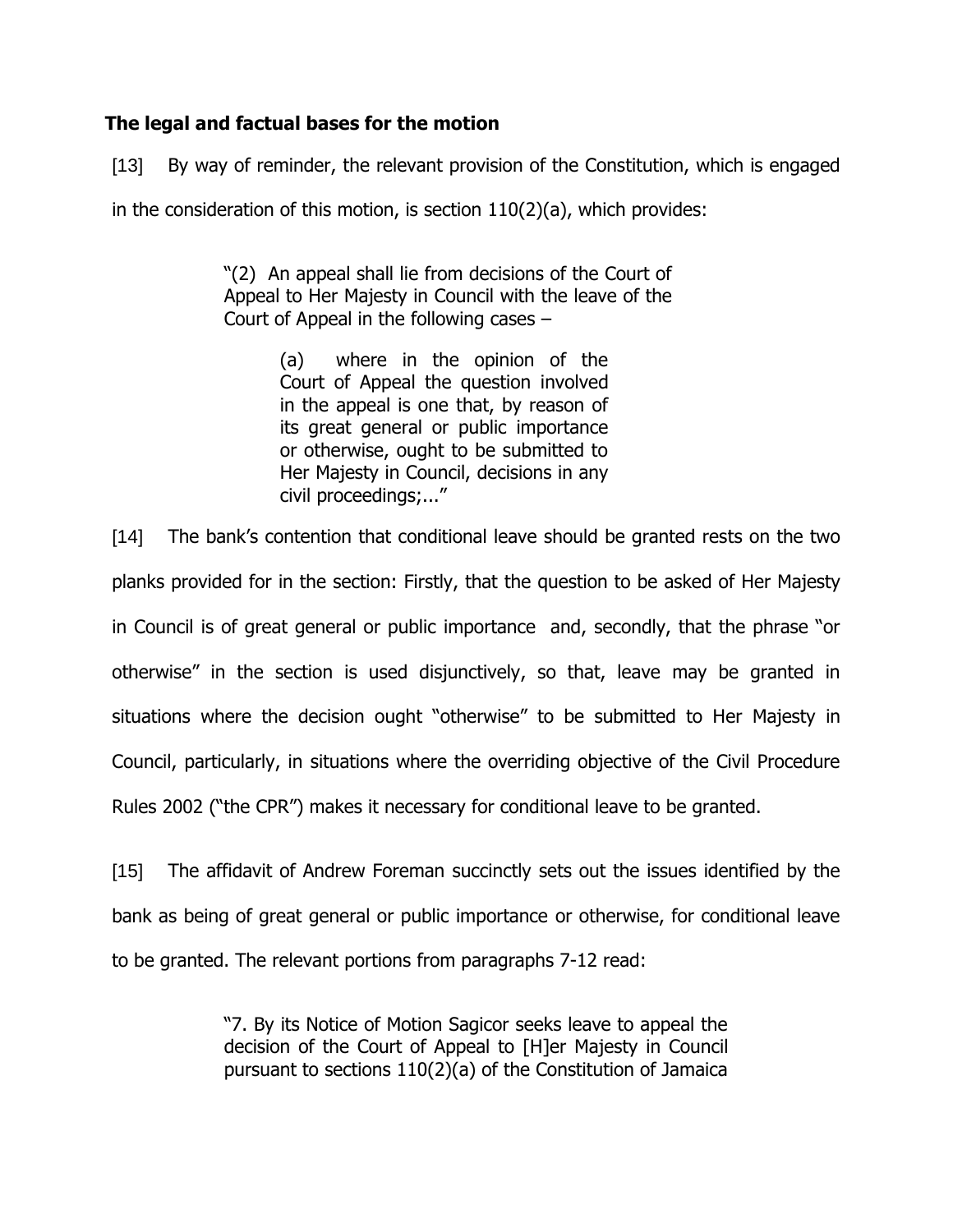and in accordance with section 3 of the Jamaica (Procedure in Appeals to Privy Council) Order in Council, 1962.

8. Sagicor is advised by its attorneys-at-law on Record and verily believes that its proposed appeal raises an issue of great general or public importance to a commercial bank"s ability to effectively engage in banking business namely, that commercial banks must be allowed to utilize the legal procedure of summary judgment to recover from delinquent debtors overdue, acknowledged and undisputed borrowings.

9. The orderly functioning of the commercial banking sector in any market economy is regarded by Sagicor as being of critical general and public importance and the ability of commercial banks to effectively engage in banking business is an essential part of that. Timely and speedy debt recovery is critical to the process.

10. It is Sagicor"s experience that among the things essential for the effective engagement in banking business is the preservation of a creditor's right to summarily recover overdue and outstanding debts from persons who admit receipt of value for a bill of exchange, or of their indebtedness otherwise.

11. Sagicor is informed by its attorneys-at-law on Record and verily believes that in the instant case where:

- a. [The respondent], an attorney-at-law, testified that she borrowed the sum of \$21,760,000 plus interest from the bank;
- b. [The respondent] did not deny owing the money to the bank;
- c. Sagicor"s calculation of the balance due from [the respondent] was not challenged in the summary judgment proceedings; and
- d. [The respondent"s] receipt of value for the promissory note was never in issue;

the Court of Appeal erred in ordering the parties to proceed to trial (with all the attendant expense and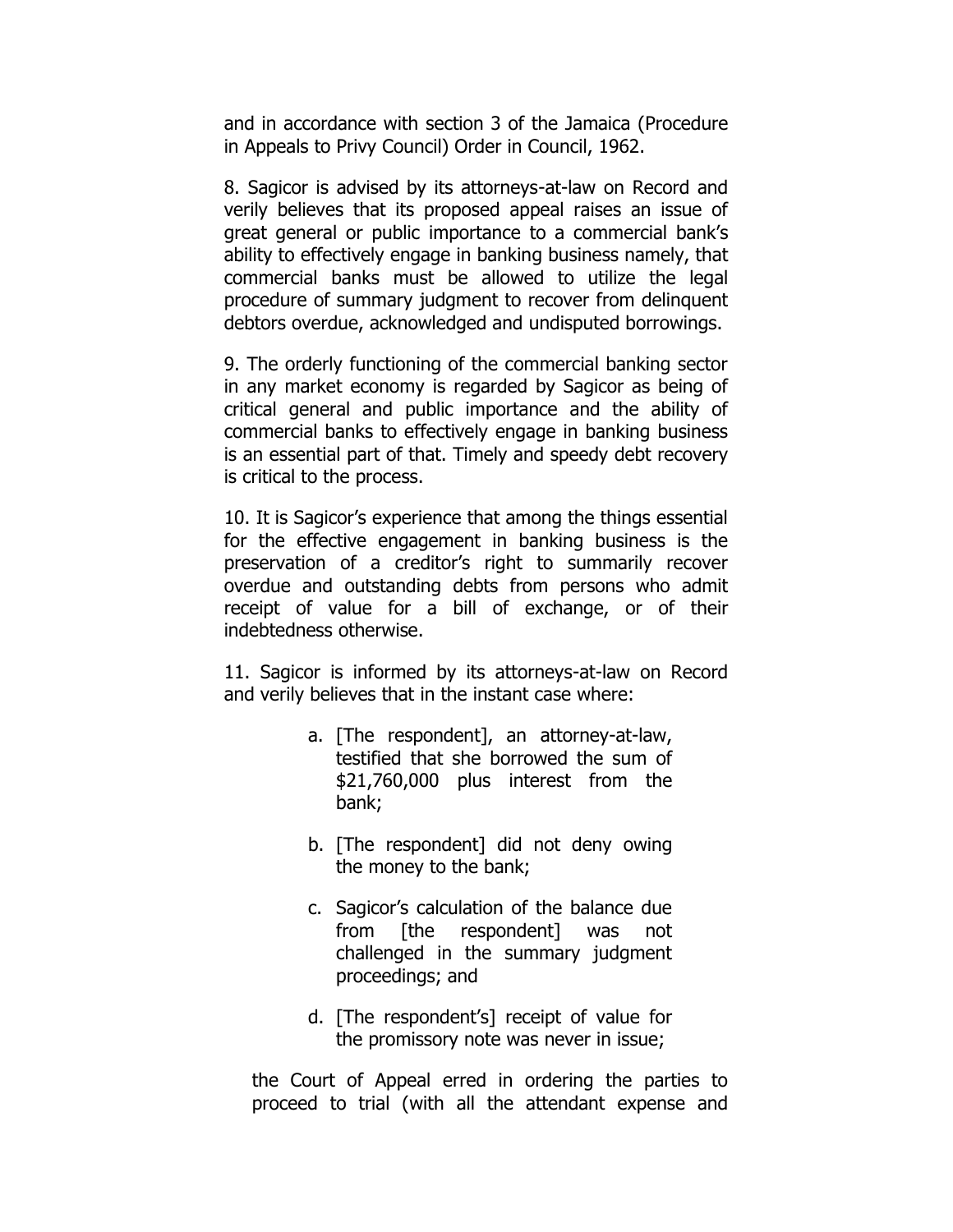extended timeline that involves). Accordingly Sagicor's attorneys-at-law on Record are of the opinion that the Court of Appeal"s decision is not in keeping with the overriding objective of Jamaica"s Civil Procedure Rules to enable the court to deal with cases justly and, accordingly, ought to be submitted to Her Majesty in Council for consideration by Their Lordships" Board.

12. Sagicor therefore humbly prays for an Order in terms of its Motion for Conditional Leave to appeal to Her Majesty in Council filed herein."

### **Whether the question is one of 'great general or public importance'**

[16] The question which the bank wishes to be submitted to Her Majesty in Council for consideration, and which is said to be of great general and public importance, was not specifically stated in the form of a question in the affidavit of Andrew Foreman. As can be seen at paragraph 8 of the affidavit, he merely raised the issue that the bank is saying is of importance for consideration. The issue, according to Mr Foreman, is one that relates to "a commercial bank"s ability to effectively engage in banking business, namely, that commercial banks must be allowed to utilize the legal procedure of summary judgment to recover from delinquent debtors overdue, acknowledged and undisputed borrowings". The absence of a question in the affidavit has not escaped the criticism of Mr Braham QC, on behalf of the respondent, and the attention of this court. This defect will be addressed later.

[17] It is sufficient to note for present purposes, that it was during the course of oral submissions by Mrs Minott-Phillips QC, on behalf of the applicant, that the proposed question was formulated for the benefit of the court. She framed it this way: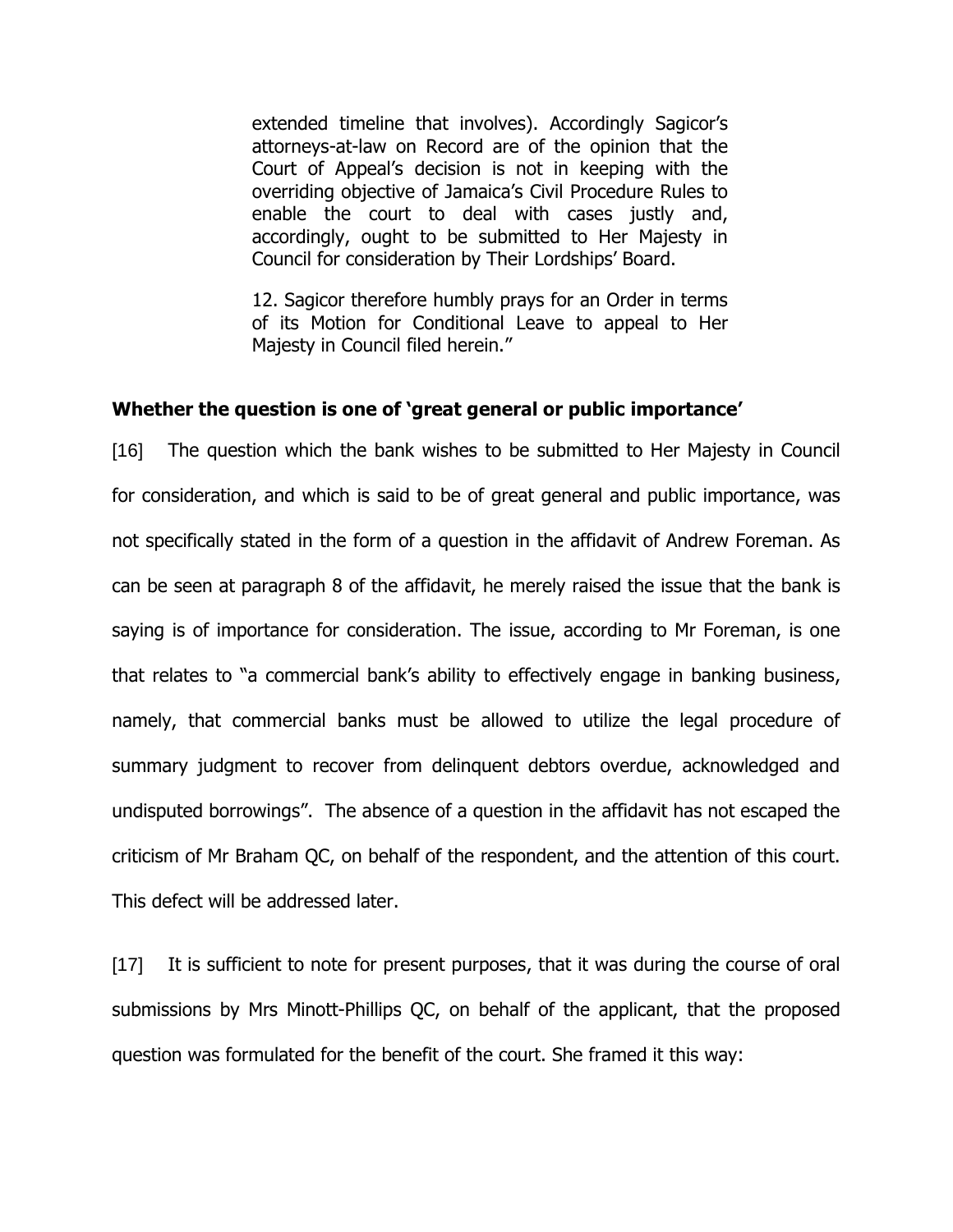"In what circumstances must commercial banks be allowed to utilize the legal procedure of summary judgment to recover from delinquent debtors, overdue, acknowledged and undisputed borrowings."

#### **The bank's submissions**

[18] The bank has filed comprehensive, and I must say, intellectually stimulating, submissions in support of its motion. All those submissions have been considered but for the sake of brevity, only some prominent aspects that are immediately relevant to the specific question under consideration will be outlined. They are as follows:

- a) The question that is proposed to be put for consideration before Her Majesty in Council is of importance as the decision of this court "has the potential to substantially impair a creditor's ability to obtain summary judgment on an action for recovery of debt in circumstances where the debtor"s receipt of consideration for the instrument binding him (in this instance a bill of exchange securing a demand loan of \$21,760,000 [sic] with interest) is not a live issue".
- b) Section 30 of the Bills of Exchange Act ("the Act") provides that a debtor who has signed a bill of exchange is *prima facie* deemed to have received value. Accordingly, although the respondent contends that the bill of exchange that is affixed to the bank's particulars of claim is forged, she has admitted in her defence that she had borrowed the sum of \$21,760,000.00 with interest from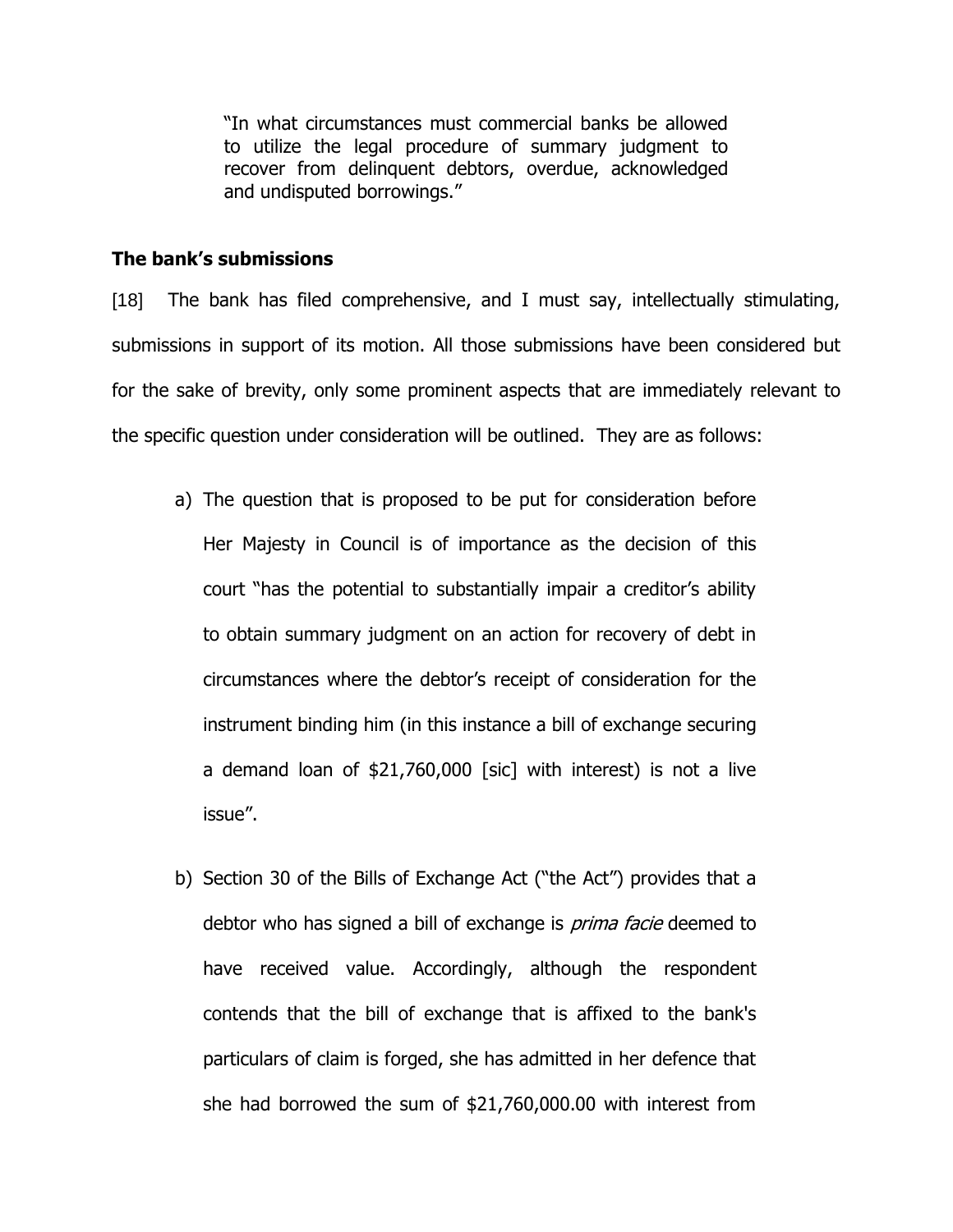the bank and has made payments on the loan. She has also affixed to her defence, a bill of exchange which she admits to having signed and which she acknowledges to be genuine. This bill of exchange is for the "very indebtedness" which is the subject of the bank's application for summary judgment. For these reasons, she is *prima facie* deemed to have received value and as such, the bank ought to be allowed to utilize the legal procedure of summary judgment.

- c) Where a party"s claim is for debt recovery, in which evidence of the debt includes a bill of exchange, "the burden of proving receipt of value, where fraud, duress, force and fear or illegality is either admitted or proved (neither of which applies here), shifts to the holder until he proves that subsequent to the forgery value has in good faith been given for the bill". Additionally, if the court is of the view that the burden of proof had shifted to the bank to prove receipt of value, that burden would have been eliminated in the light of the respondent having pleaded in her defence her intention to rely on a genuine bill of exchange evidencing the debt and her receipt of value.
- d) In the alternative, even if the burden had shifted and the bank was required to prove receipt of value, the respondent in her affidavit has admitted to owing the debt, irrespective of the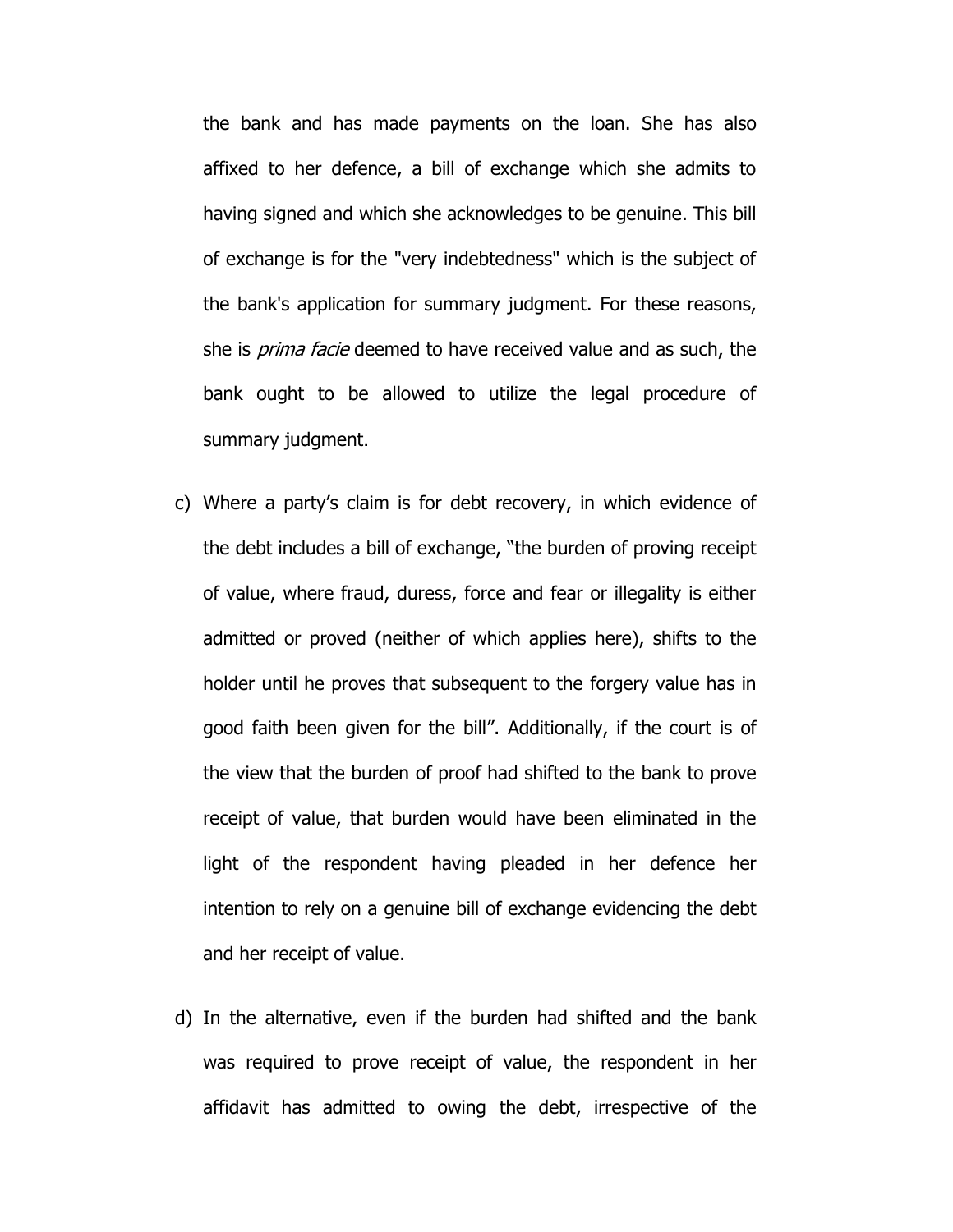allegation of forgery. Therefore, the court is to accept that once it has been established that value has been received for the bill of exchange, a debtor should not be able to take issue with it. The burden of proof is only shifted to the bank to establish that the respondent had received value and this could not be in issue given that the respondent has admitted receiving the value. In light of these circumstances, the court has misapplied sections 24 and 30 of the Act.

- e) The respondent, by producing in evidence what she says is a genuine bill of exchange in virtually identical terms to that produced by the bank, and which acknowledges her receipt of value, is precluded in law from setting up want of authority regarding the signing of the bill of exchange produced by the bank. The court's direction of the trial of that issue amounts to another misapplication of section 24 of the Act "that has dire consequences for the quick resolution of debts".
- f) The court's decision has resulted in a lower court now being bound to refuse summary judgment applications against a debtor who questions the legitimacy of his signature on an instrument used by the creditor as evidence of his indebtedness and order that the matter proceeds to trial, irrespective of whether receipt of value is in issue. The instrument, in any particular case, need not be a bill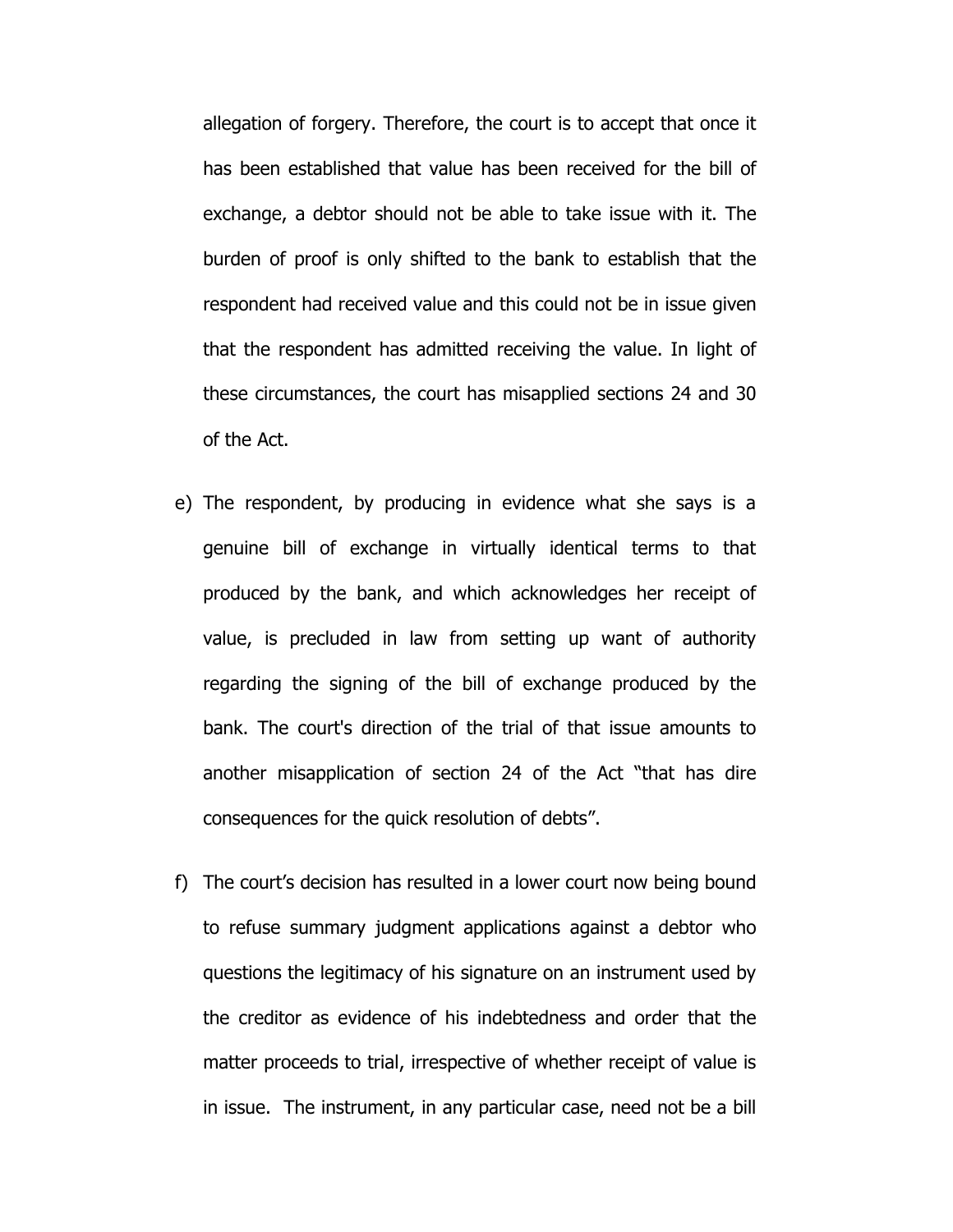of exchange. See as an example, in which the decision of this court has since been followed, the case of **Barbican Heights** 

**Limited v Seafood & Thing International Limited** [2016]

JMSC Civ 142, the judgment of Master Jackson-Haisley (Ag) (as

she then was).

[19] In support of her arguments, Mrs Minott-Phillips maintained that the South

African case of **Patrick Thabang Kgotlagomang v Petrus Johannes Joubert** 

(A203/2013) [2014] ZAFSHC 143 (4 September 2014) is also instructive. She pointed, in

particular, to the dictum of Rampai, AJP at paragraphs [39] and [40] that:

"[39] It is very easy to deny one"s signature. If such simple denials, unexplained defences, and vague suspicions were to be glorified as triable issues or *bona fide* defences – then the commercial world would be absolutely paralysed with catastrophic economic repercussions. The courts would not cope with the resultant endless tide of commercial litigation. We have to adjudicate disputes responsibly lest we open floodgates for undeserving litigants. That, in my view, would sound the death knell for the efficacy of the sifting procedure designed to afford a deserving plaintiff inexpensive and speedy relief against an undeserving defendant.

[40] A trial court has of course a discretion to refuse summary judgment and to afford a defendant an opportunity of having his day in court. However, such a discretion always has to be judiciously and not arbitrarily exercised. Where, as in this appeal, the defence is not only materially deficient, but also substantially lacks bona fides, no legitimate ground exists for generously exercising the residual discretion the court has in favour of the defendant in casu the appellant. On the facts I am satisfied that the respondent"s case, as pleaded, was substantively unanswerable. He was, accordingly entitled to have summary judgment granted in his favour... The purpose of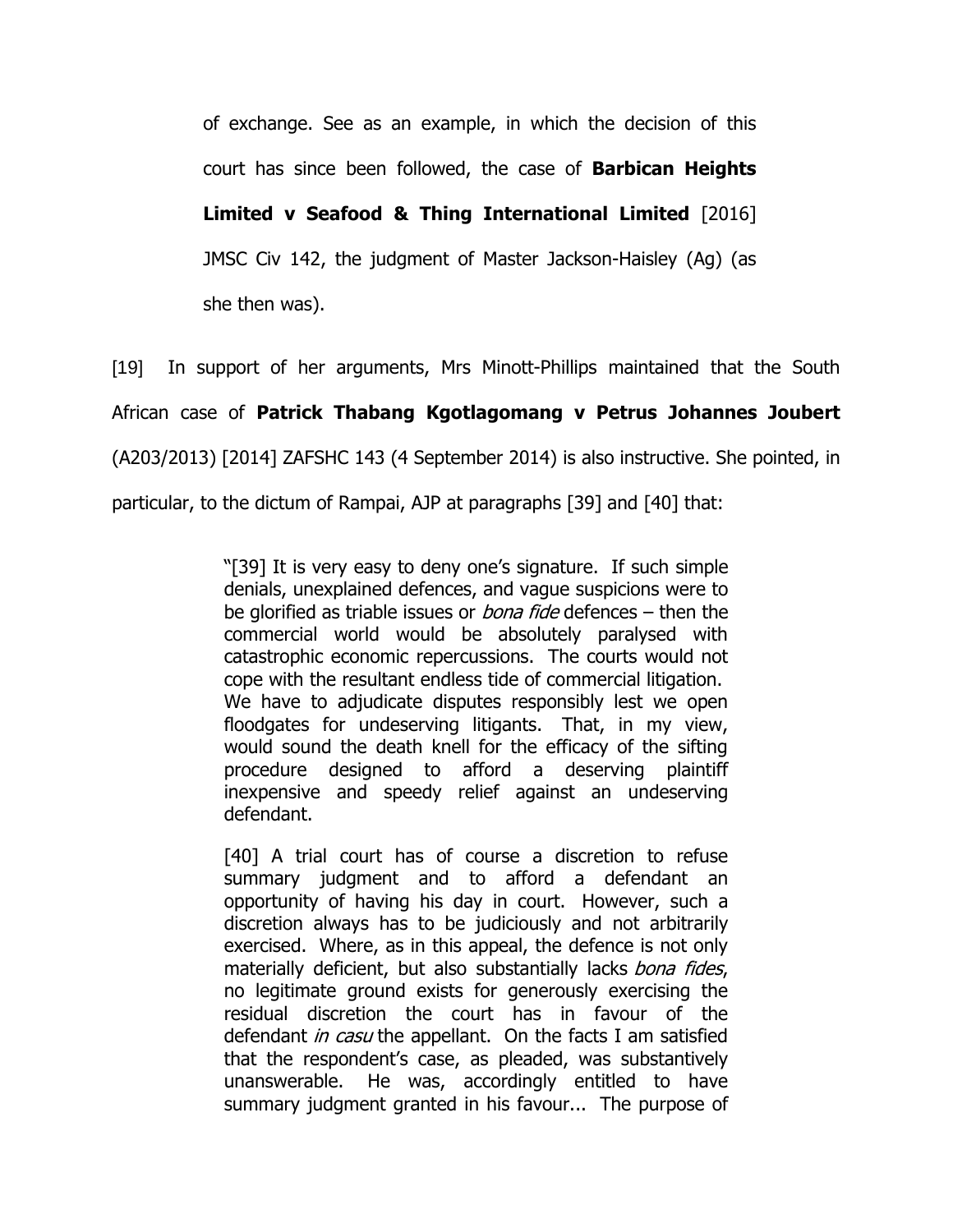the rule is to accelerate the progress of our civil justice system and not to retard it for flimsy reasons."

### **The respondent's submissions**

[20] The respondent also made equally comprehensive and intellectually stimulating submissions, in opposing the motion, which have also been duly considered. However, in the interest of expediency, only the core aspects of those submissions will be outlined. They are as follows:

- a) No clear question of law has been posited by the applicant that satisfies the requirement for leave. The contention of the bank does not raise any question, which can be regarded as one subject to serious debate. The question is "misconceived" for the following reasons:
	- "(i) at no stage in the proceedings, leading up to the judgment of this court has the applicant been prevented from utilizing the legal procedure of summary judgment.
	- (ii) This contention is untenable since, it was the applicant"s very utilization of that legal procedure which resulted in:-
		- (a) a summary judgment in its favour;
		- (b) an appeal from the said summary judgment and;
		- (c) the judgment of this honourable Court from which the applicant now seeks leave to appeal to Her Majesty [i]n Council.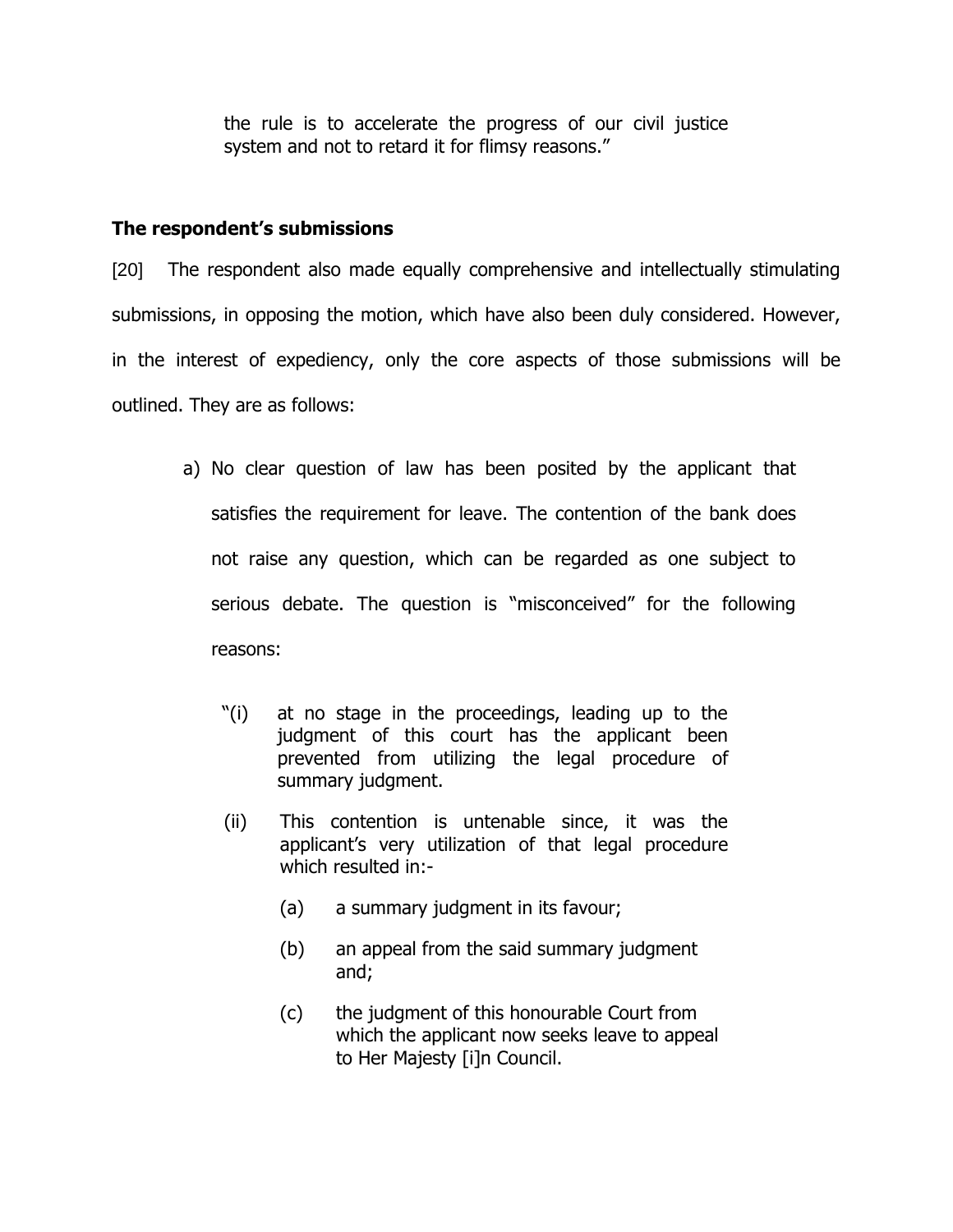- (iii) the rules applicable to the summary judgment procedure apply in equal and uniform treatment to all litigants, whether the parties are commercial banks, or ordinary citizens.
- (iv) the applicable principles do not vest in a commercial bank any special privileges or right to utilize the legal procedure of summary judgment in any way which is different from its utilization by other persons, so that it becomes mandatory and/or automatic that by using the summary judgment procedure it will be guaranteed the relief claimed."
- b) The question is not referenced as a question which has arisen from the judgment from which the appeal is to be brought to Her Majesty in Council and it is not one of great general or public importance, which would require the opinion of the Privy Council.
- c) The effective use of the summary judgment procedure is an issue which has been "well traversed" in legal authorities and the principles are, by now, well-settled. See such authorities as **Swain v Hillman**; **Three Rivers District Council and Others v Governor and Company of The Bank of England** (No3) [2001] 2 ALL ER 513; **ED & F Man Liquid Products Ltd v Patel & Anr**; and **Margie Geddes v Messrs McDonald Millingen** [2010] JMCA Civ 2**.**
- d) The principle applied by this court in coming to its decision is settled, and that is, that summary judgment ought not to be granted once there are issues raised on which the defendant has a chance of succeeding. Therefore, leave to raise this proposed question before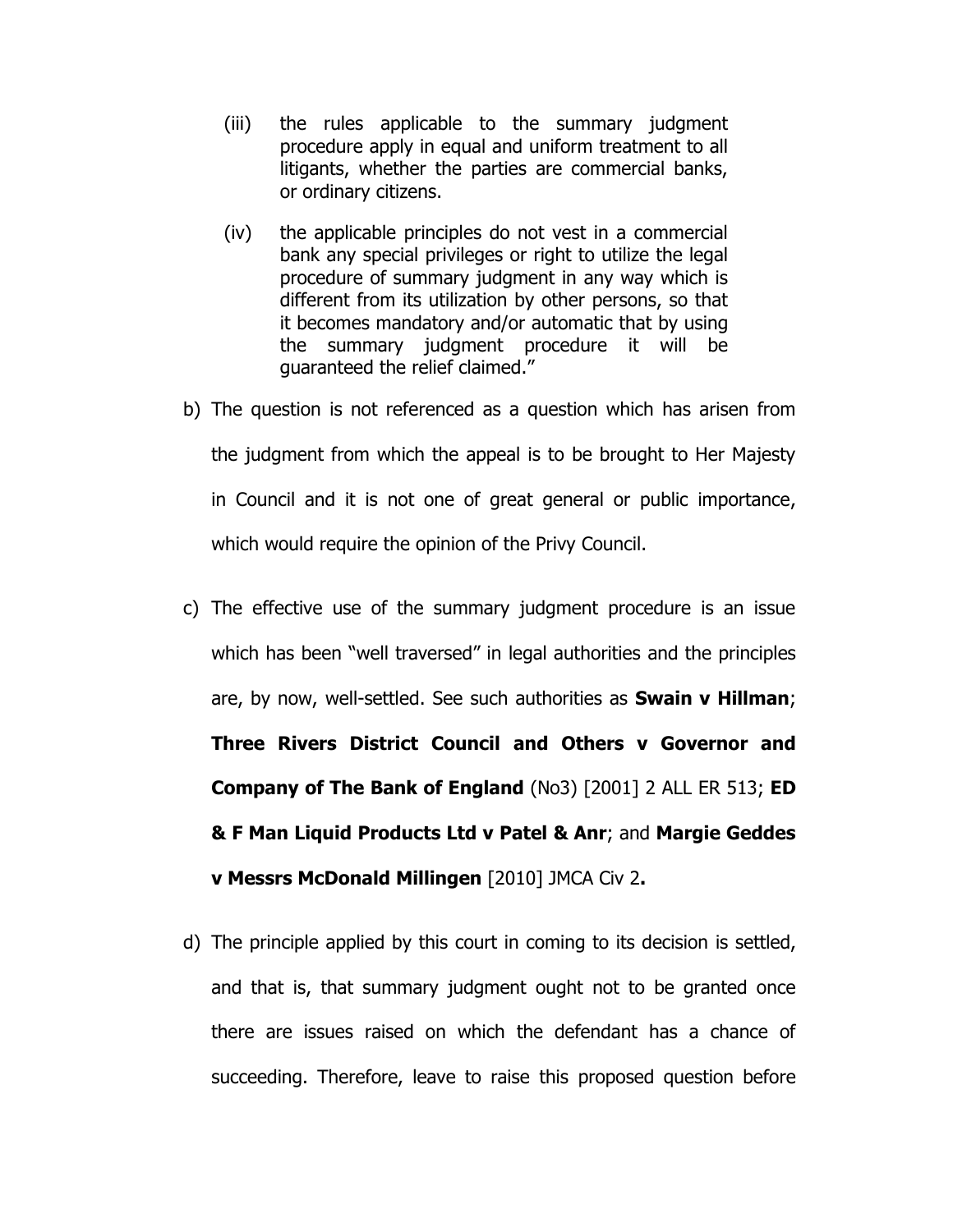Her Majesty in Council, ought not to be granted simply to see if the Privy Council will agree with the decision.

e) There is a distinct probability that the promissory note being relied on by the applicant is a forgery and so any judgment obtained by the bank in reliance on it would not be "clean". The alleged forgery must be investigated and this must be done by means of a trial. This is necessary because "there has been no serious challenge by [the bank] to that issue," and the evidence of the forensic examiner who confirmed the forgery was not challenged. In **The Royal Bank of Scotland PLC v Highland Financial Partners LP and others** [2013] EWCA Civ 328, the court held that a liability judgment obtained by fraud, through the deliberate and dishonest misstatement of facts, should be set aside and it is unlikely that a court would grant summary judgment in a case with "murky factual background". Even though the facts of that case differ from the facts of the case at bar, that case underscores the importance of the integrity of the summary judgment process in dealing with matters justly, the requirement for untainted evidence and the court"s readiness to set aside a judgment obtained by a commercial bank where fraud was an operative cause. For the court to ensure that proceedings and resultant judgment obtained by the bank are clean, the alleged forgery must be investigated at a trial of the issues.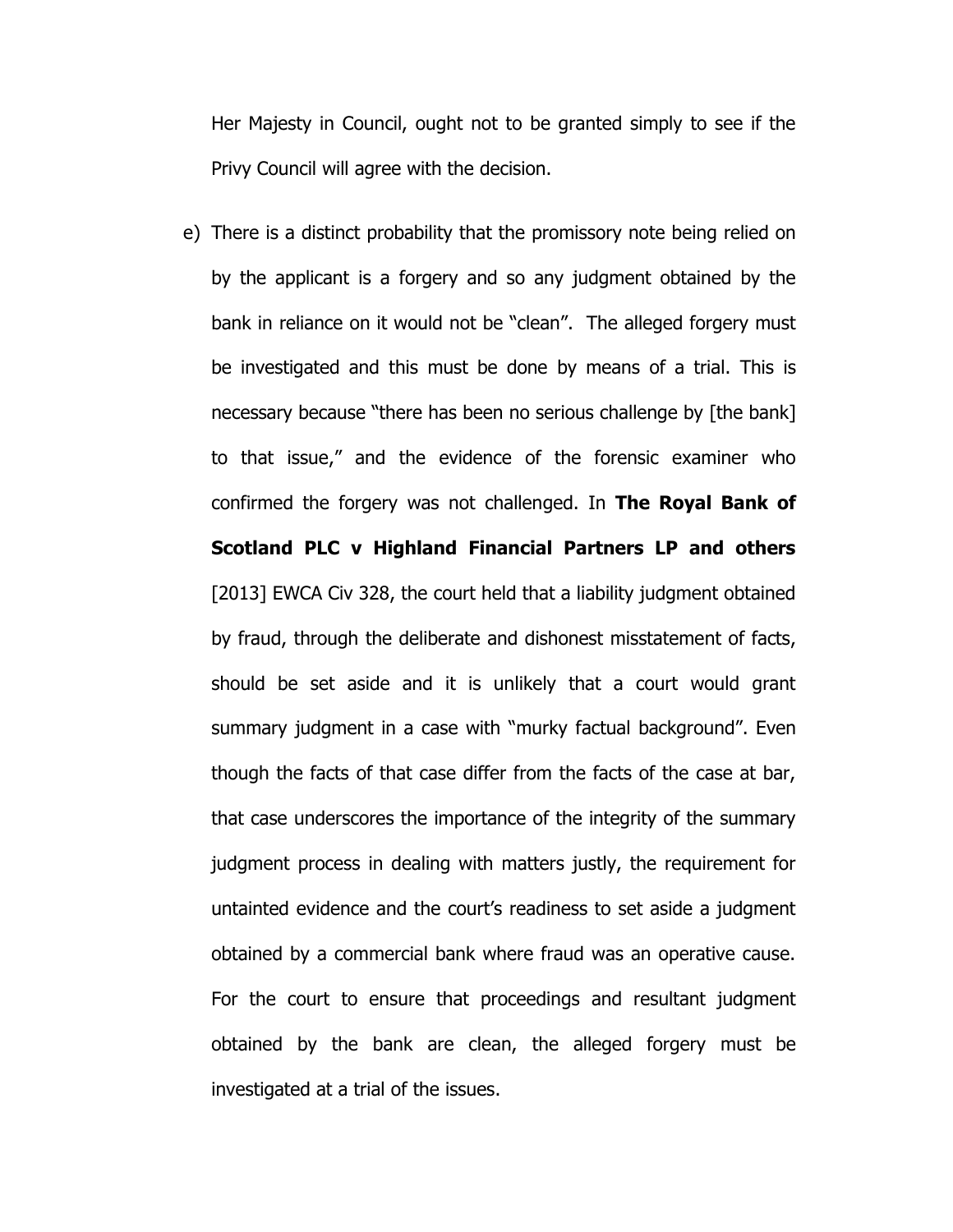- f) Before a borrower can be fixed with liability to repay a debt, the debt must be lawfully due and as the respondent has asserted that she is not liable on the promissory note on which the bank is relying because it is a forgery and that she bears no other contractual liability to the bank, the matter is not fit to be disposed of summarily.
- g) Sections 23 and 24 of the Act prohibit liability on a promissory note that has not been signed by the maker as well as its enforcement where it bears a forged signature. This has rendered the bill of exchange "wholly inoperative".
- h) The bank"s reliance on the Act, particularly, within this context, where an allegation of fraud is raised by the debtor, requires that the issue is properly ventilated at a trial. Section 30 of the Act provides the basis on which the several factual issues requiring ventilation may be done at a trial. Reliance is placed on the dictum of Phillips JA at paragraphs [76] and [77] of the judgment that:

"[76] The appellant contended that since the claim was based on the 27 July promissory note and no amendment was sought to the particulars of claim which enabled the respondent to rely on the 20 July promissory note, the commitment letter and the instruments of mortgage, reliance could not be placed on them to assess the respondent"s prospects of success on the claim. However, the appellant had contended that, even where an amendment was sought and obtained, she still had valid defences to the claim since no single document encompassed the terms and conditions of the loan, and the covenant to pay was contained in the forged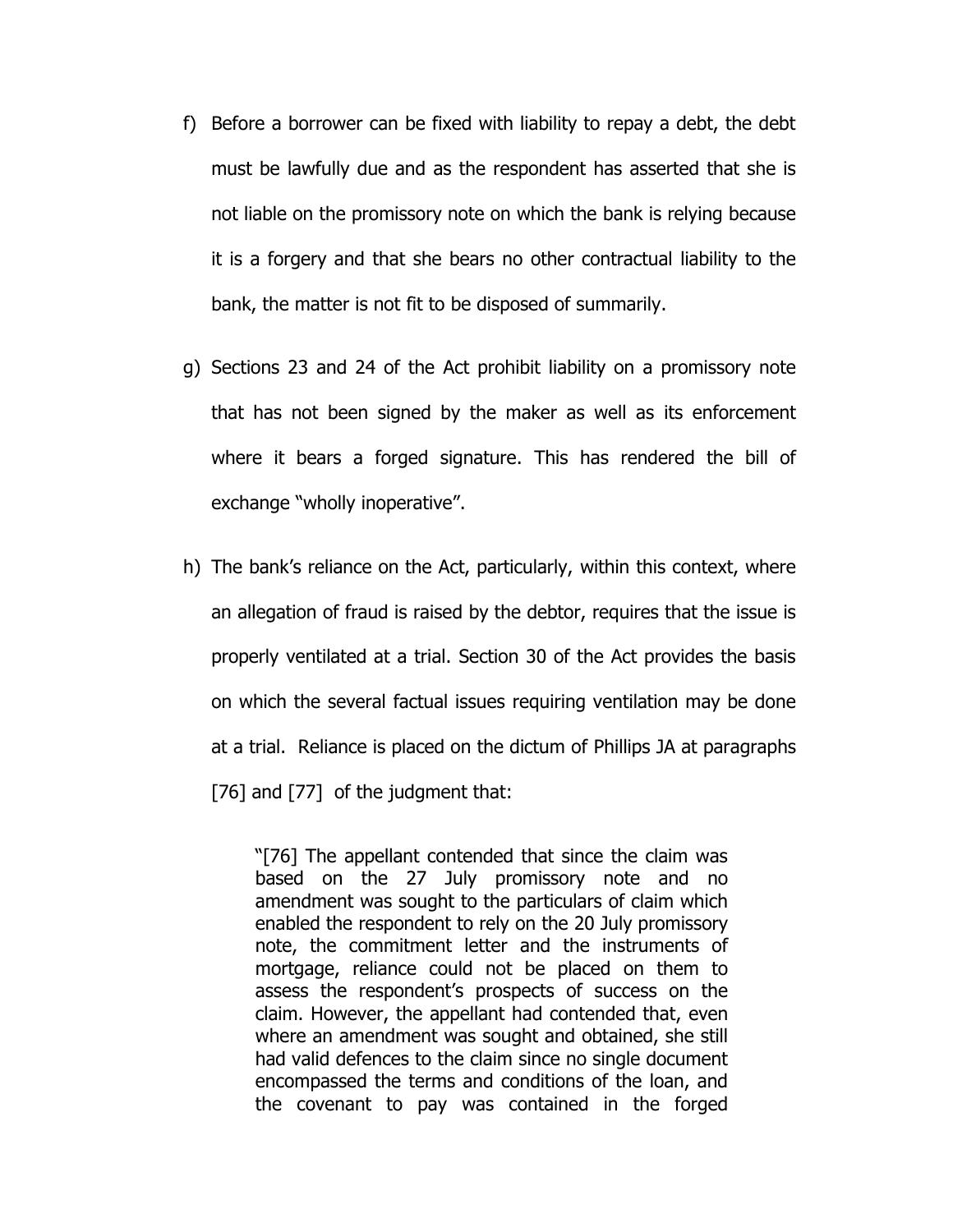promissory note only and in any event it was her contention that the letter of commitment and the mortgage instruments were all tainted by the fraudulent promissory note.

[77] Mr Braham submitted that the defence of ex turpi causa non oritur actio would also have been available to the appellant and cited the case **Simpson v Bloss** which states that where a claim is so mixed with the illegal transaction, and could not be established without going into proof of that transaction, that claim could not be enforced in law. The appellant also contended that she had a valid defence to the 20 July promissory note since it was incomplete and the money had not been issued to her under it. Mr Braham also argued that there is uncertainty as to the amount that the appellant actually owed on the loan since the sum claimed included interest and fees which she had not agreed to pay. These are all defences to the claim recognised in law, and which may impact the respondent's prospects of success on the claim."

- i) The issues specified by Phillips JA are of such importance to the ultimate determination of the matter and so, even if the matter was to be submitted to Her Majesty in Council, it would still have to be remitted to the Supreme Court of Jamaica to be tried.
- j) There can be nothing worthy of debate before the Privy Council on the matter of the proper role of summary judgment procedures when the respondent"s clear position is that she did not sign, issue or deliver to the bank a promissory note on which the bank has brought its claim and that the said note is a forgery.
- k) This court in its judgment has thoroughly reviewed the principles relevant to forgery, fraud and bills of exchange and no legal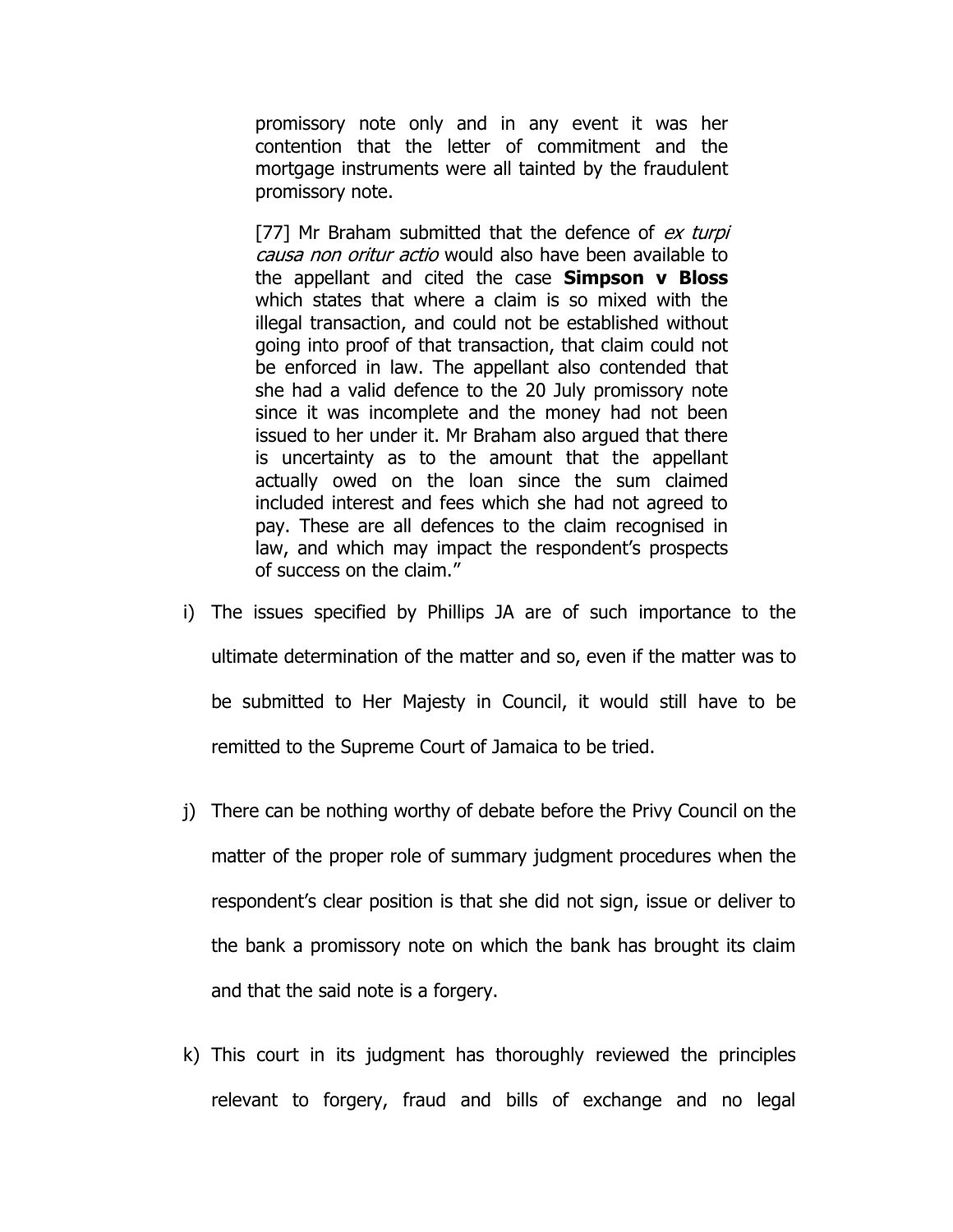challenges to the decision are discernible from the notice of motion and evidence placed before this court.

l) The decision of the court that the issues raised ought to be ventilated at a trial is in accordance with the rules applicable to the summary judgment procedure, which had, in fact, been utilized by the applicant.

# **Analysis and finding**

[21] The motion will ultimately be determined based on the interpretation of section 110(2)(a) of the Constitution, which clearly establishes that leave to appeal to Her Majesty in Council under that section is not to be granted as of right and so the criterion for leave set out in the section must be satisfied. This has been made absolutely clear, time and time again, by this court.

# [22] In **Viralee Bailey-Latibeaudiere v The Minister of Finance and Planning**

**and the Public Service and others** [2015] JMCA App 7, Phillips JA, in outlining the

requirements that are to be met for leave to be granted, helpfully stated:

"[34] The question as to the true and proper interpretation to be given to section 110(2)(a) of the Constitution, has also been the subject of review in this court. In **Georgette Scott v The General Legal Council SCCA No 118/2008,** Motion No 15/2009, delivered 18 December 2009, I set out, on behalf of the court, at page 9 three steps that ought to be used in construing this section namely:

> "... Firstly, there must be the identification of the question(s) involved: the question identified must arise from the judgment of the Court of Appeal, and must be a question, the answer to which is determinative of the appeal.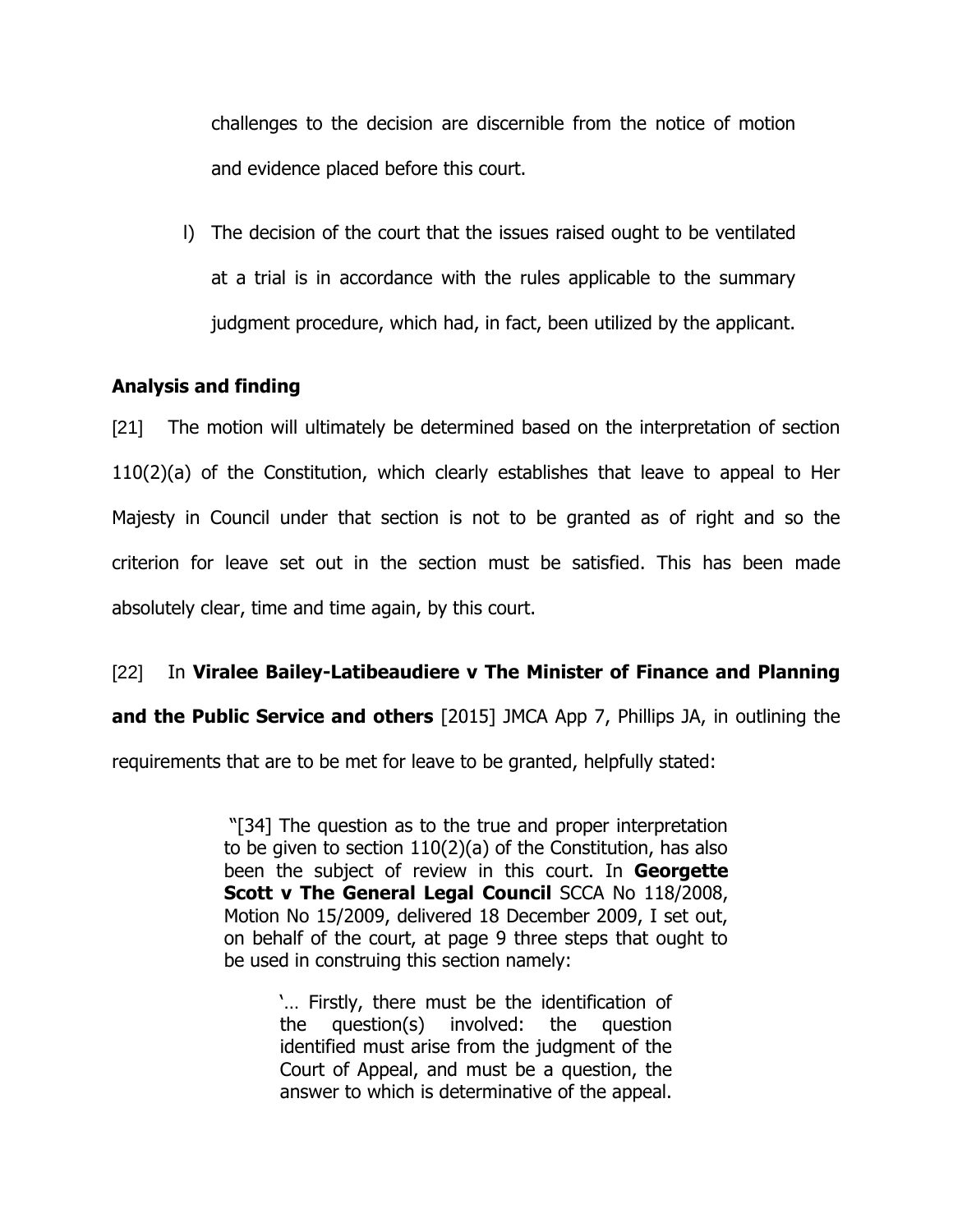Secondly, it must be demonstrated that the identified question is one of which it can be properly said, raises an issue(s) which require(s) debate before Her Majesty in Council. Thirdly, it is for the applicant to persuade the Court that that question is of great general or public importance or otherwise. Obviously, if the question involved cannot be regarded as subject to serious debate, it cannot be considered one of great general of public importance.'

It is clear therefore that before granting leave the court must be satisfied that the proposed appeal raises questions which arise from the decision of the Court of Appeal, are determinative of the substantive issues, on the merits of the appeal, and are by their nature of great general or public importance to justify being considered by Her Majesty in Council."

[23] The decisions of the court on what is to be construed as a question which raises

issues of great general or public importance have been clear and consistent. The

consistency of this court in examining the approach to be taken in considering whether

the question is of great general or public importance was again demonstrated in the

recent decision of the court in **National Commercial Bank Jamaica Limited v The** 

#### **Industrial Disputes Tribunal and Peter Jennings** [2016] JMCA App 27, where

Morrison P, speaking on behalf of the court, reiterated at paragraph [33]:

"[33] ...in order to be considered one of great general or public importance, the question involved must, firstly, be one that is subject to serious debate. But it is not enough for it to give rise to a difficult question of law: it must be an important question of law. Further, the question must be one which goes beyond the rights of the particular litigants and is apt to guide and bind others in their commercial, domestic and other relations; and is of general importance to some aspect of the practice, procedure or administration of the law and public interest..."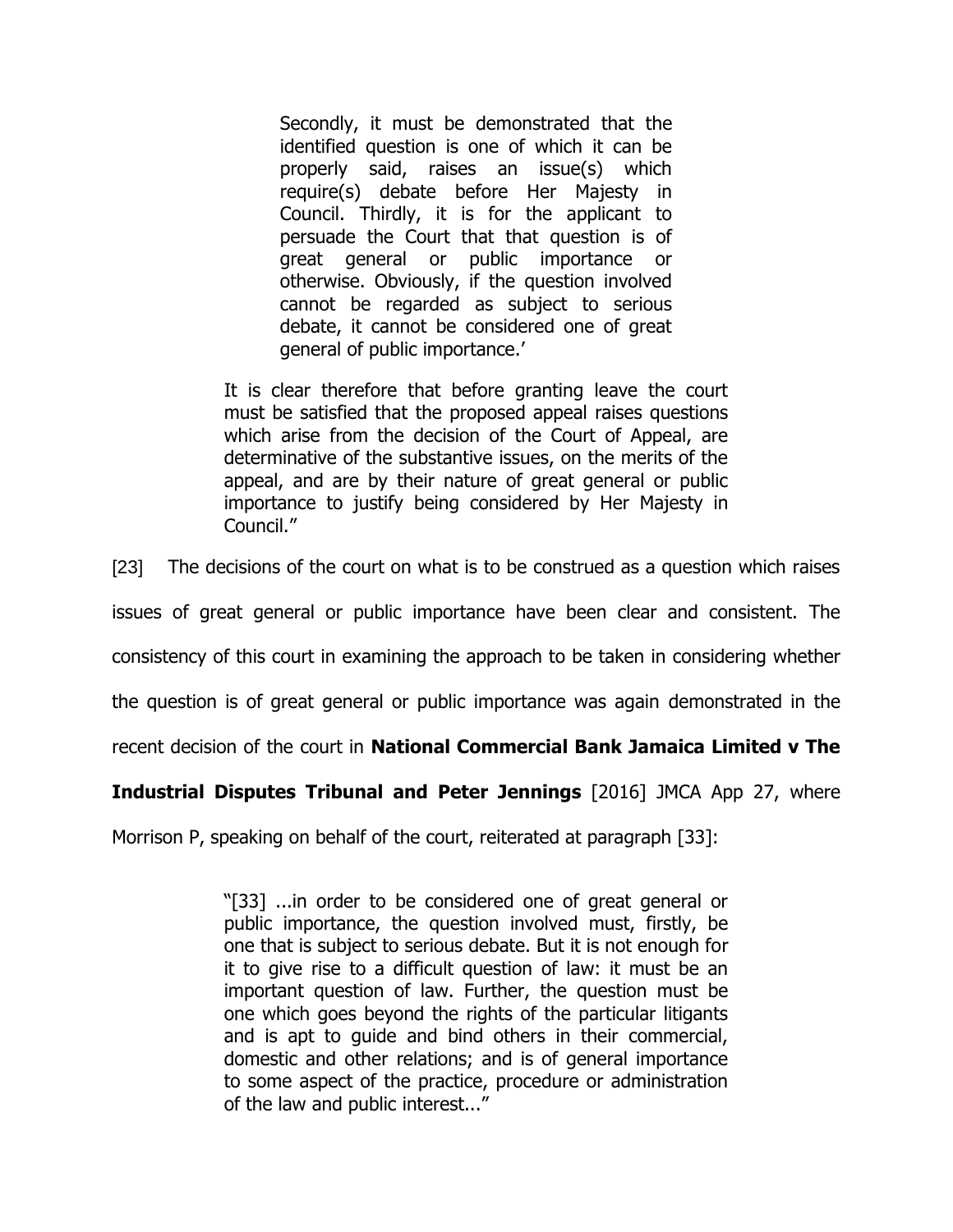[24] I would, again, endorse the view expressed by Morrison P (as I did in **National Commercial Bank Jamaica Limited v The Industrial Disputes Tribunal and Peter Jennings**) that the question must raise an issue that is subject to serious debate, and most importantly, must be one that goes beyond the rights of a particular litigant, in that, it must be one that may set guidelines and bind others.

[25] Before I proceed to examine the merit of the proposed question, I find it necessary to point out that I am compelled to accept the submissions made on behalf of the respondent that the bank had not raised any clear question for submission to Her Majesty in Council in its notice of motion or supporting affidavit. Mr Braham"s observation that no clear question of law had been posited by the bank is therefore true. The formulation of the question during the course of oral submissions, as was done in this case, may not be the most appropriate way to proceed and the proper approach would seem to be to include the specific question in the notice of motion and the affidavit. However, as was noted in **National Commercial Bank Jamaica Limited v The Industrial Disputes Tribunal and Peter Jennings**, there is no rule of law or procedure brought to the attention of the court that would render the absence of the question in the notice of motion or affidavit fatal to the motion. So, despite Mr Braham"s criticism, I see nothing in law to prevent the hearing of the motion on the basis of the question formulated by learned Queen"s Counsel.

[26] That having been said, it should be noted that it is observed that there are two distinct but interrelated components to the question posed by the bank: (a) it refers specifically to two groups of litigants, that being, commercial banks (creditors) and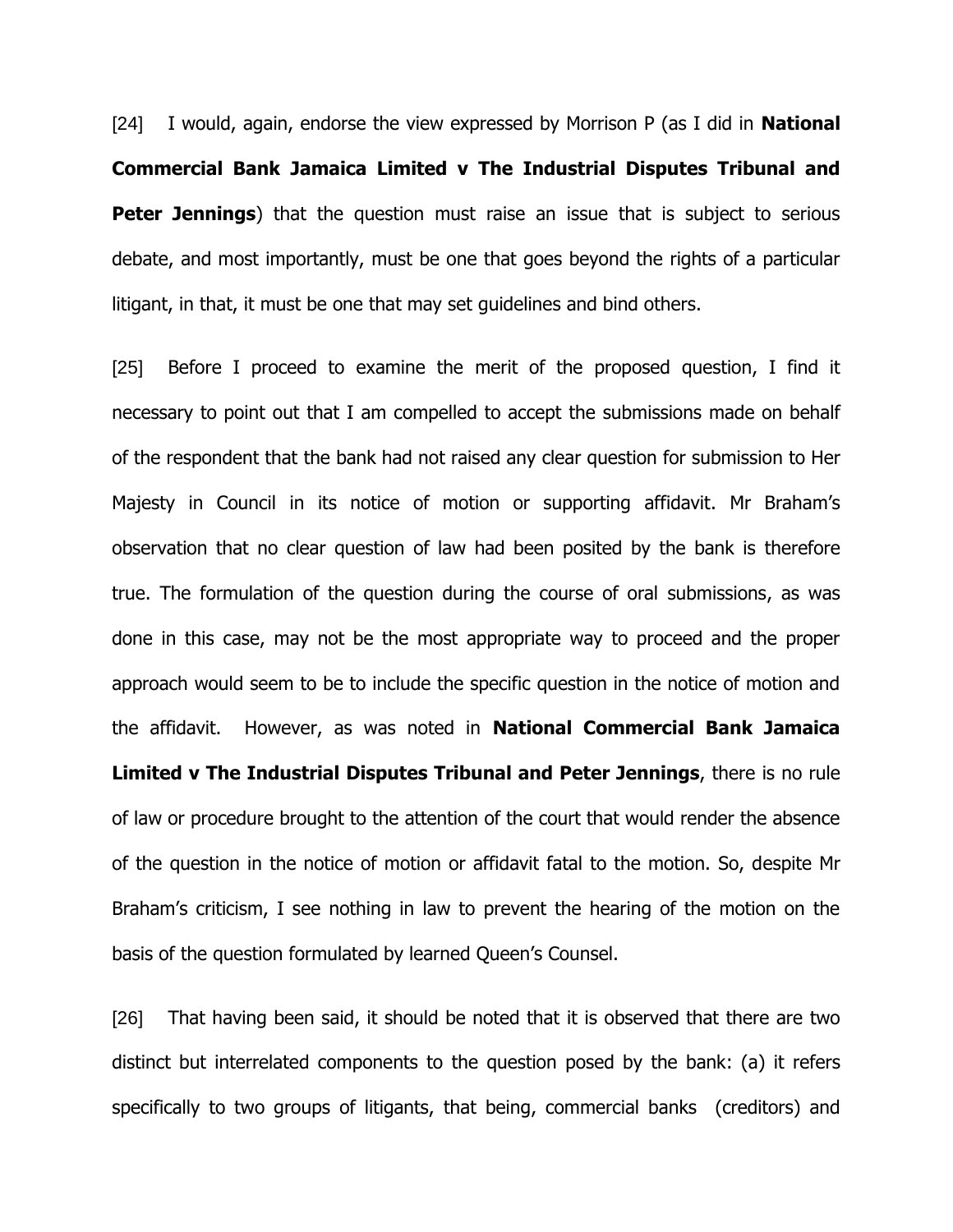their debtors; and (b) it is asking for clarification as to when the commercial banks (creditors) may use summary judgment procedures "to recover from delinquent debtors overdue, acknowledged and undisputed borrowings".

[27] Having considered the question against the background of the law and the peculiar circumstances of the case, while bearing in mind the helpful submissions of counsel on both sides, I form the view that the respondent is correct in her observation that the question proposed is one that does not give rise to any issue worthy of serious debate to warrant the consideration of Her Majesty in Council. The law as to the procedure to be adopted and the principles to be applied on an application for summary judgment are clear and well-settled on strong authority. One of the fundamental principles applicable to such applications is that where a case raises issues that require investigation, and on which the party against whom the application for summary judgment is brought has a 'realistic' as opposed to a 'fanciful' prospect of success, trial should not be dispensed with.

[28] Phillips JA, in addressing the issues that were before the court for consideration, reiterated the established principles in this way at paragraph [43]:

> "The principles stated in **Swain v Hillman** and **ED & F Man Liquid Products Ltd v Patel**, have been cited with approval in a number of cases before this court such as **National Commercial Bank Jamaica Ltd and another v Toushane Green** [2014] JMCA Civ 19, **Tikal Limited and others v Amalgamated (Distributors) Limited**[2015] JMCA App 11 and **Island Car Rentals Ltd (Montego Bay) v Headley Lindo** [2015] JMCA App 2. From a reading of these cases, it is evident that to succeed on an application for summary judgment, the prospects of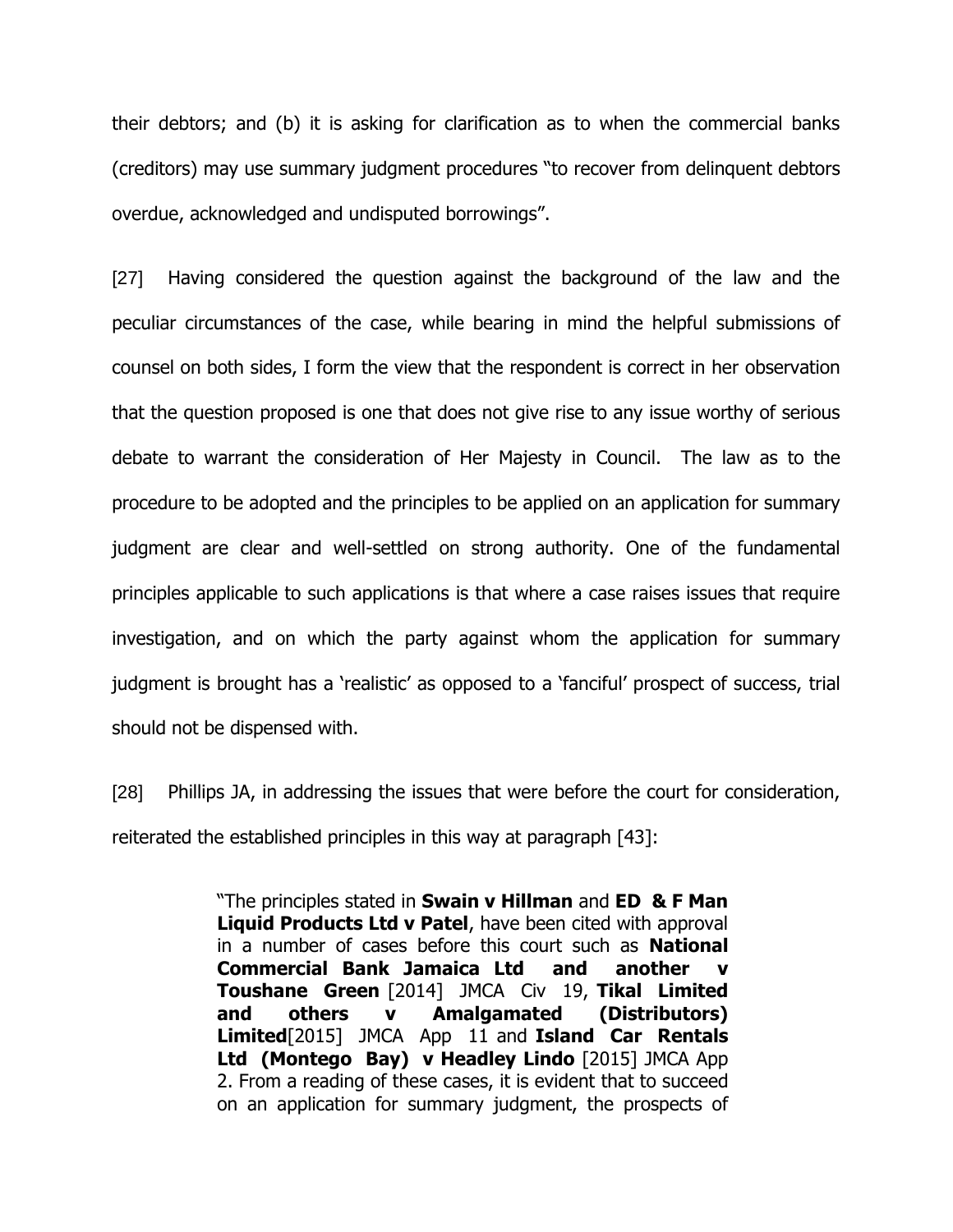success must be 'realistic' as opposed to 'fanciful' and in making an order on this assessment, regard must be had to the overriding objective, and the interests of justice. However, if there are serious issues which require investigation, these ought to be determined in a trial and not on a summary judgment application."

[29] This is an accurate and unchallenged statement of the applicable law, which is universal in its application to all litigants. There is, therefore, no separate regime or distinct rules of court for the treatment of summary judgment applications brought by commercial banks (creditors) against their debtors.

[30] The issue also arises as to whether, as Mrs Minott-Phillips submitted, the debt is "acknowledged and undisputed" and so there is no issue for ventilation at a trial. Sykes J had indicated that he would not have delved into whether there was a forgery, or some form of irregularity, as alleged by the respondent, as that was not his duty. He maintained that, there being no real denial that the loan was made, and no assertion by the respondent that she has paid back the loan, the only thing that the court was required to consider was a "problem of arithmetic". At the end of the hearing before him, the issue of the alleged forgery, which raises the question of the enforceability of the 27 July promissory note being relied on by the bank would have been unresolved.

[31] Against that background, it is difficult to counter Phillips JA's view that the issue of the alleged forgery of the 27 July promissory note raises triable issues which cannot be disposed of summarily. Also, while the respondent has admitted receiving the loan, she has denied any liability to the bank because she also challenges the enforceability of the 20 July promissory note, which she said she had signed, as well as the interest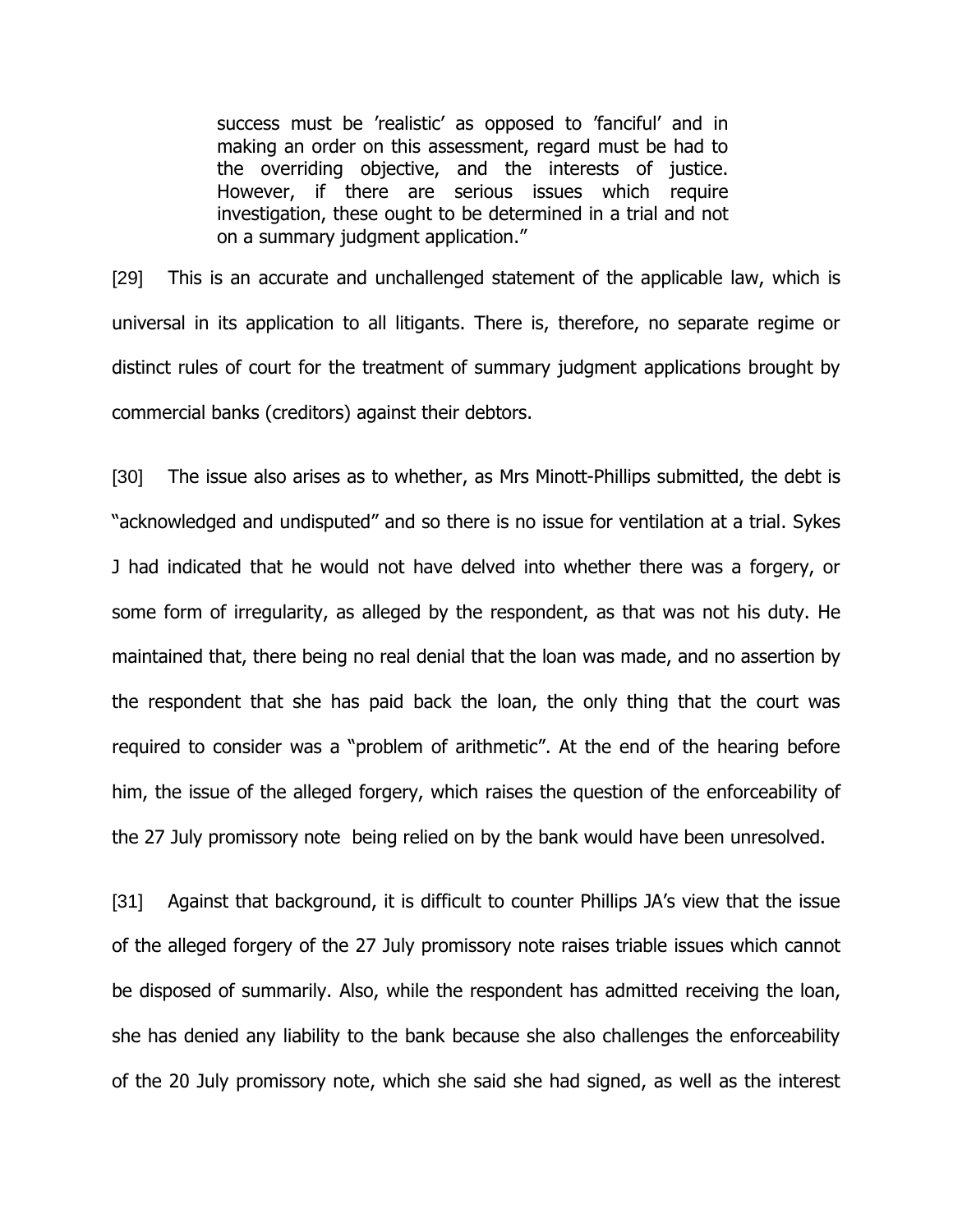payments being demanded by the bank. In the end, the debt is, on the face of it,not acknowledged and undisputed by the respondent, as the bank is contending.

[32] Similarly, Mrs Minott-Phillips' argument that the decision of the court has now made it impossible for commercial entities to utilise the legal procedure of summary judgment as the lower court is compelled to refuse summary judgment applications against debtors who question the legitimacy of their signature on an instrument used by a creditor as evidence of their indebtedness, is not borne out as a valid consideration for the grant of leave. The decision of this court, in remitting the case for trial of the issues, has merely reaffirmed the long-standing and well-entrenched principle of law that summary judgment should not be allowed in cases where serious or material issues have arisen that require investigation at a trial. This ruling of the court, as the respondent contends, is in accordance with the law applicable to summary judgment applications. The decision has laid down no rule or principle of law, hitherto unknown, concerning the grant or refusal of summary judgment that requires the scrutiny of Her Majesty in Council.

[33] It is my considered view, therefore, that when the decision of this court is considered against the background of the issues raised in the case, and the submissions of counsel on both sides, the proposed question does not raise any issue of great general or public importance in keeping with section 110(2)(a) of the Constitution. Accordingly, the contention of the bank that conditional leave to appeal to Her Majesty in Council should be granted on this basis is rejected.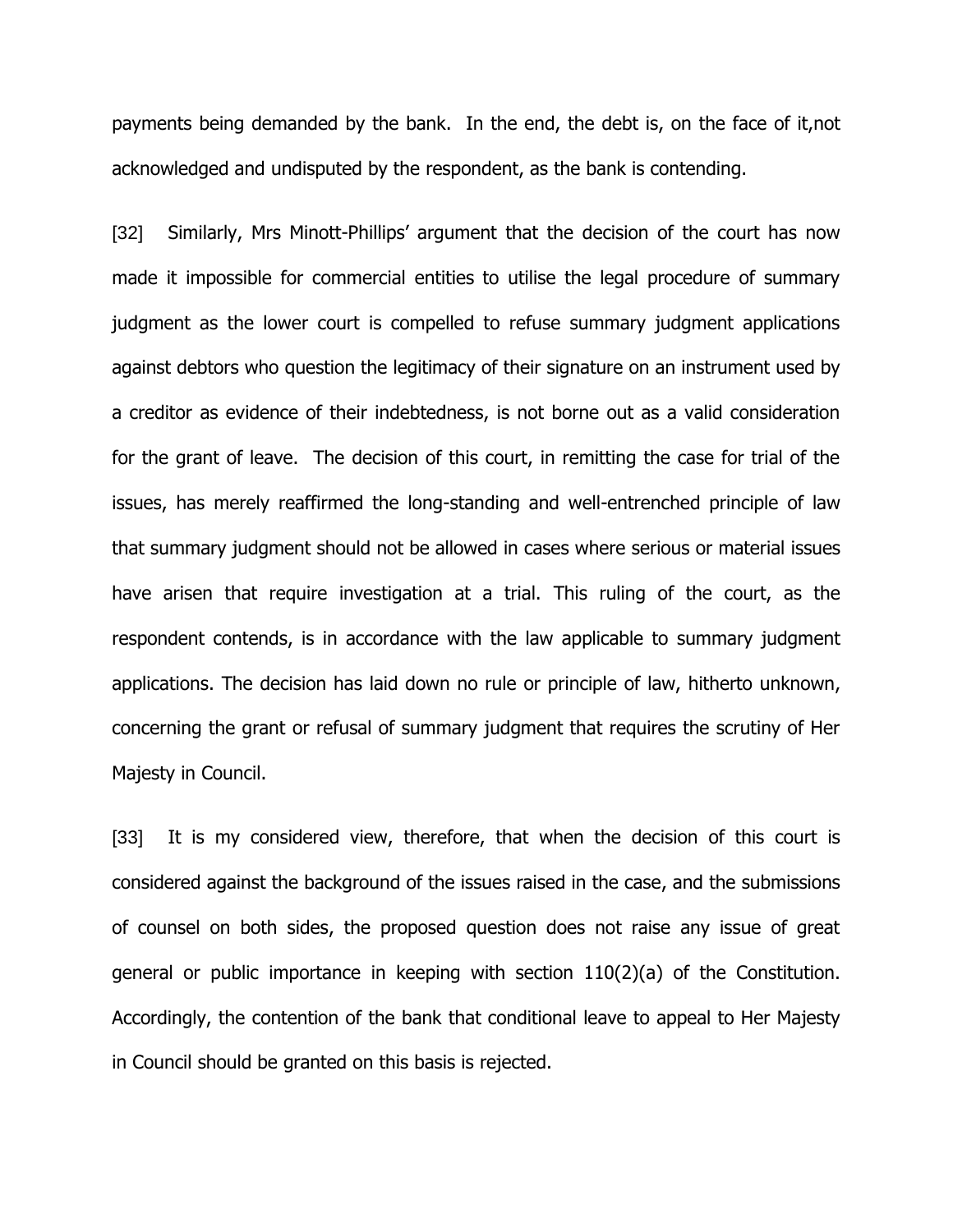# **Whether the question ought 'otherwise' to be submitted to Her Majesty in Council**

[34] Mrs Minott-Phillips submitted, in the alternative, that in examining section 110(2)(a) of the Constitution the "or" that comes before "otherwise" is used disjunctively so that leave may be granted where the decision ought "otherwise" to be submitted to Her Majesty in Council**.** Learned Queen"s Counsel, in support of her contention, referred the court to the following dictum of Wolfe JA (as he then was) in

**Emanuel Olasemo v Barnett Limited** (1995) 32 JLR 470, at page 476:

"Is the question involved in this appeal one of great general or public importance or otherwise? The matter of a contract between private citizens cannot be regarded as one of great general or public importance. **If the applicant is to bring himself within the ambit of this subsection he must therefore do so under the rubric 'or otherwise'. Clearly the addition of the phrase 'or otherwise' was included by the legislature to enlarge the discretion of the Court to include matters which are not necessarily of great general or public importance, but which in the opinion of the Court may require some definitive statement of the law from the highest Judicial Authority of the land. The phrase 'or otherwise' does not per se refer to interlocutory matters. 'Or otherwise' is a means whereby the Court of Appeal can in effect refer a matter to Their Lordships Board for guidance on the law.**"(Emphasis added)

[35] Learned Queen's Counsel's contention is that in the instant case, the decision of the court does not conform with the overriding objective of the CPR, which requires matters to be dealt with justly and so on that basis, the matter should be submitted under the "or otherwise" provision of the section. According to the submissions, "the resultant ordering of non-summary trial of actions that ought to be determined summarily has already begun and will increase the workload of an already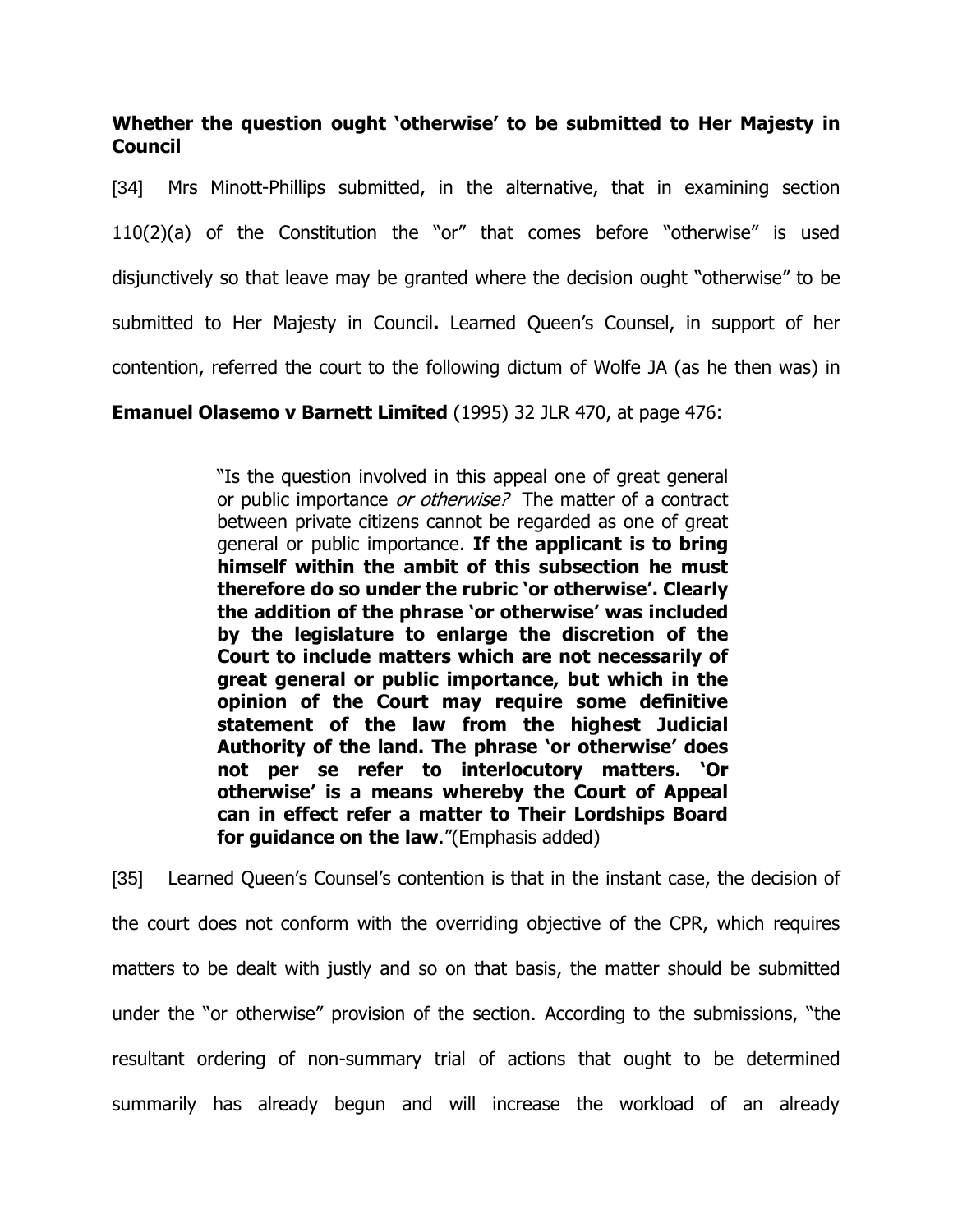overburdened Supreme Court". The lengthening of the time it will now take to determine debt recovery actions in cases, where want of authority is raised as an issue although receipt of value is not, cannot amount to dealing justly with a case as that phrase is defined in the overriding objective of the CPR. See CPR, rule 1.1(1) and  $(2)(b)$ ,  $(c)$ ,  $(d)$  and  $(e)$ .

[36] In advancing this line of argument, learned Queen's Counsel also placed strong reliance on the affidavits of Rachel McLarty, which exhibited to them two newspaper articles, both of which speak, among other things, to the backlog of cases in our courts and the resultant long delays in the determination of cases.

#### **Analysis and finding**

[37] It is accepted that a question arising from the decision of the court may be submitted to Her Majesty in Council under the rubric "or otherwise", if in the opinion of the court, guidance in the law is required on the particular issue. Therefore, the rubric "or otherwise" used in the section does enlarge the category of cases, which may be referred to Her Majesty in Council under section 110(2)(a) of the Constitution, beyond those which involve a question of great general or public importance.

[38] Having given due consideration to the vociferous arguments presented by Mrs Minott-Phillips in relation to this limb of the provision, against the background of the decision of the court in respect of which the proposed appeal is to be brought, I find it difficult to accept that there is anything in the decision of the court that has managed to raise any issue that has or will have any profound implication for the application of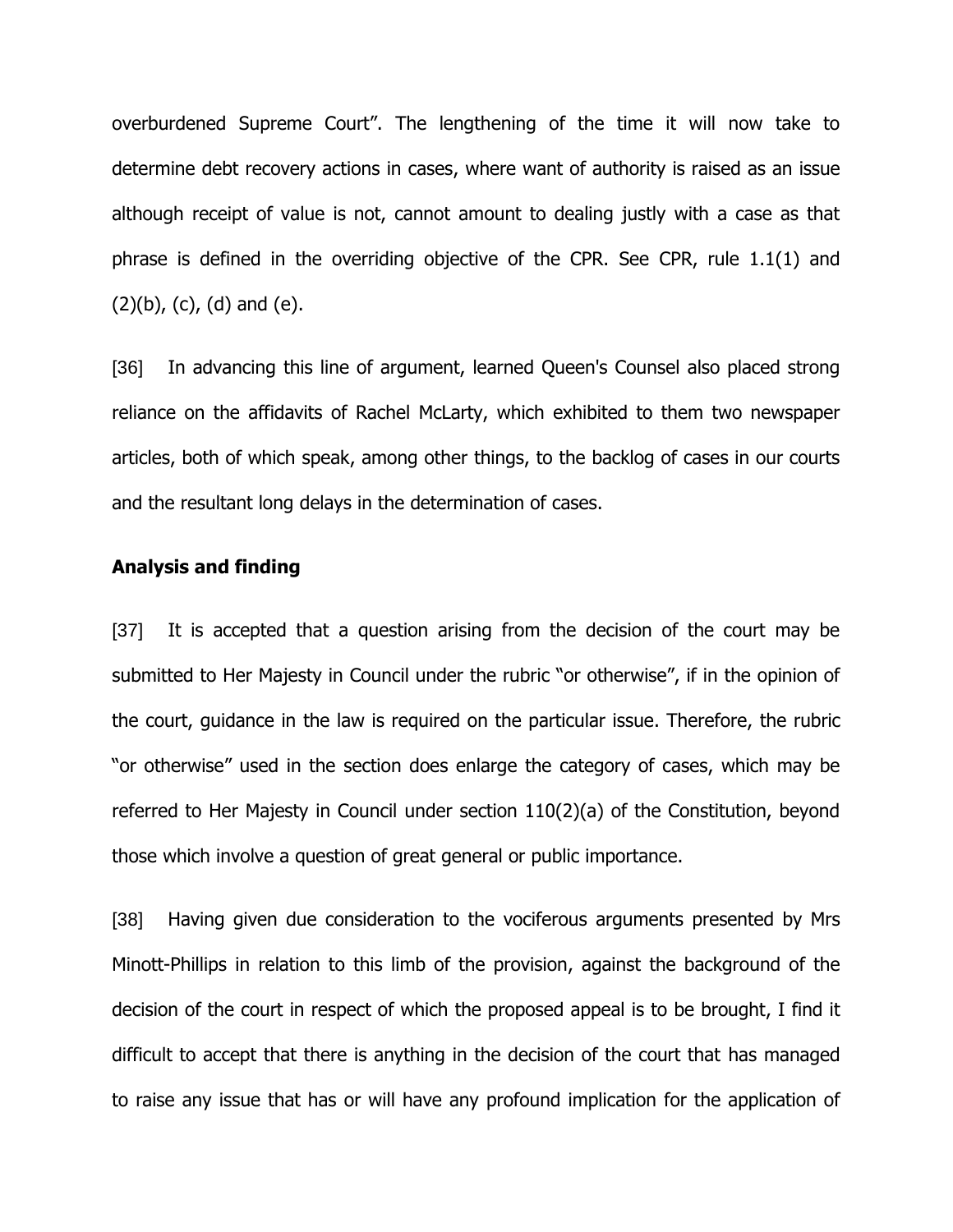the overriding objective of the CPR in cases of this nature. The court, in coming to its decision to remit the matter for trial, explicitly indicated its appreciation of the application of the overriding objective to summary judgment applications. By way of reminder this is what Philips JA stated in that connection at paragraph [43]:

> "[43] ...It is evident that to succeed on an application for summary judgment, the prospects of success must be "realistic" as opposed to "fanciful" **and in making an order on this assessment, regard must be had to the overriding objective, and the interests of justice."** (Emphasis added)

[39] It is clear from the above extract of the judgment that the applicability of Part 1.1 of the CPR to summary judgment applications in the Supreme Court is under no threat or is any danger by virtue of the decision of the court. In my opinion, there is no matter of law pertaining to the applicability of the overriding objective of the CPR that has arisen from the decision of this court that would require the guidance of Her Majesty in Council.

[40] I conclude that there is nothing in all the circumstances to bring the bank within the rubric of "or otherwise" so that conditional leave may be granted on this alternative basis as contended on behalf of the bank.

#### **Conclusion**

[41] In the final analysis, the bank has not shown that the question proposed to be submitted to Her Majesty in Council is one that arose from the decision of this court and which is of great general or public importance or otherwise. Accordingly, the criterion